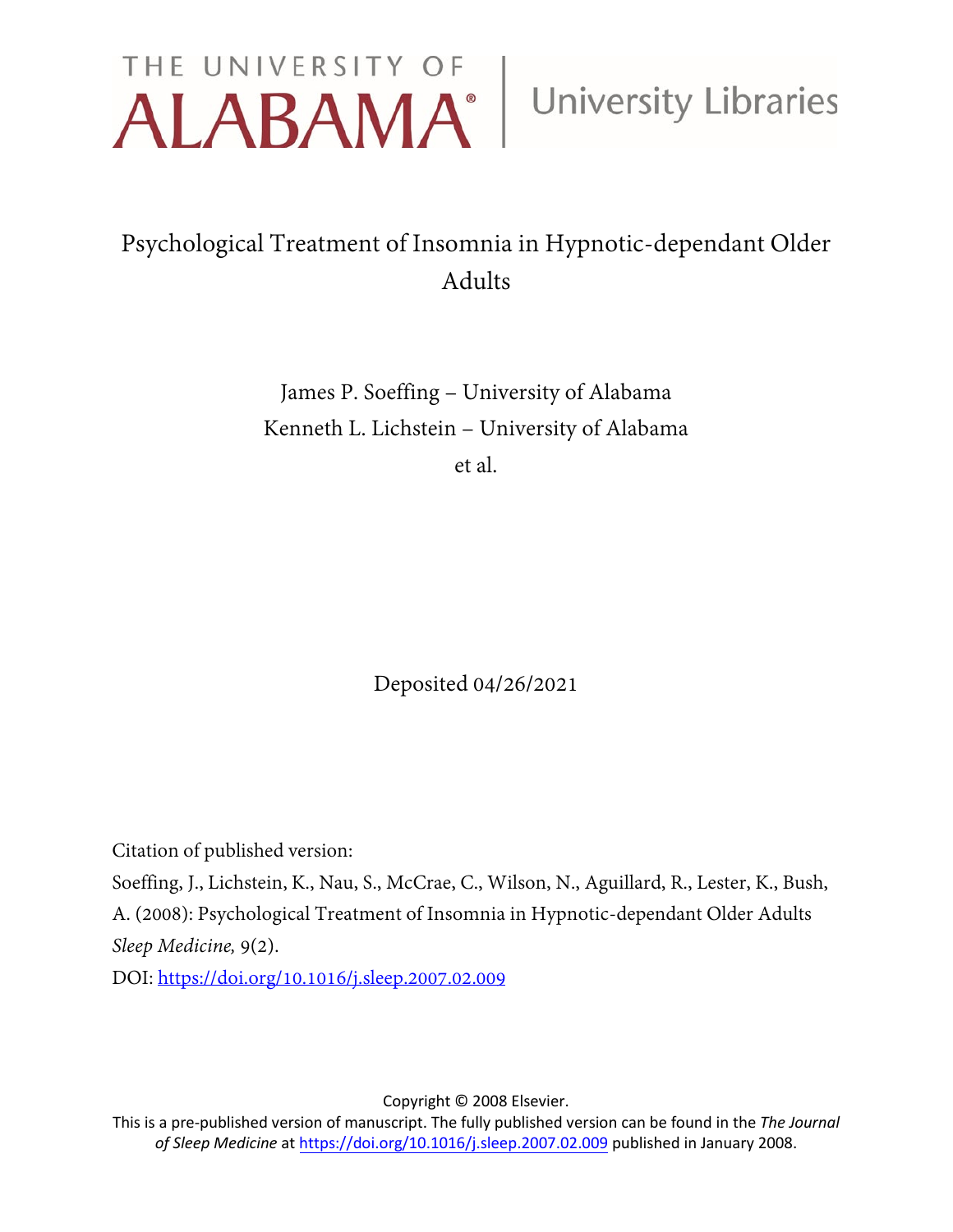Psychological Treatment of Hypnotic-Dependent Insomnia in a Primarily Older Adult Sample

## Kenneth L. Lichstein<sup>1</sup>, Sidney D. Nau<sup>1,2</sup>, Nancy M. Wilson<sup>2</sup>,

R. Neal Aguillard<sup>3</sup>, Kristin W. Lester<sup>3</sup>, Andrew J. Bush<sup>4</sup>, & Christina S. McCrae<sup>5</sup>

<sup>1</sup>The University of Alabama, <sup>2</sup>University of Memphis,

<sup>3</sup>Methodist Healthcare, <sup>4</sup>University of Tennessee, <sup>5</sup>University of Florida

This research was supported by National Institute on Aging grant AG14738.

Correspondence:

Kenneth Lichstein Sleep Research Project Department of Psychology The University of Alabama Box 870348 505 Hackberry Lane Tuscaloosa, AL 35487-0348

phone: (205) 348-4962 fax: (205) 348-8648 email: lichstein@ua.edu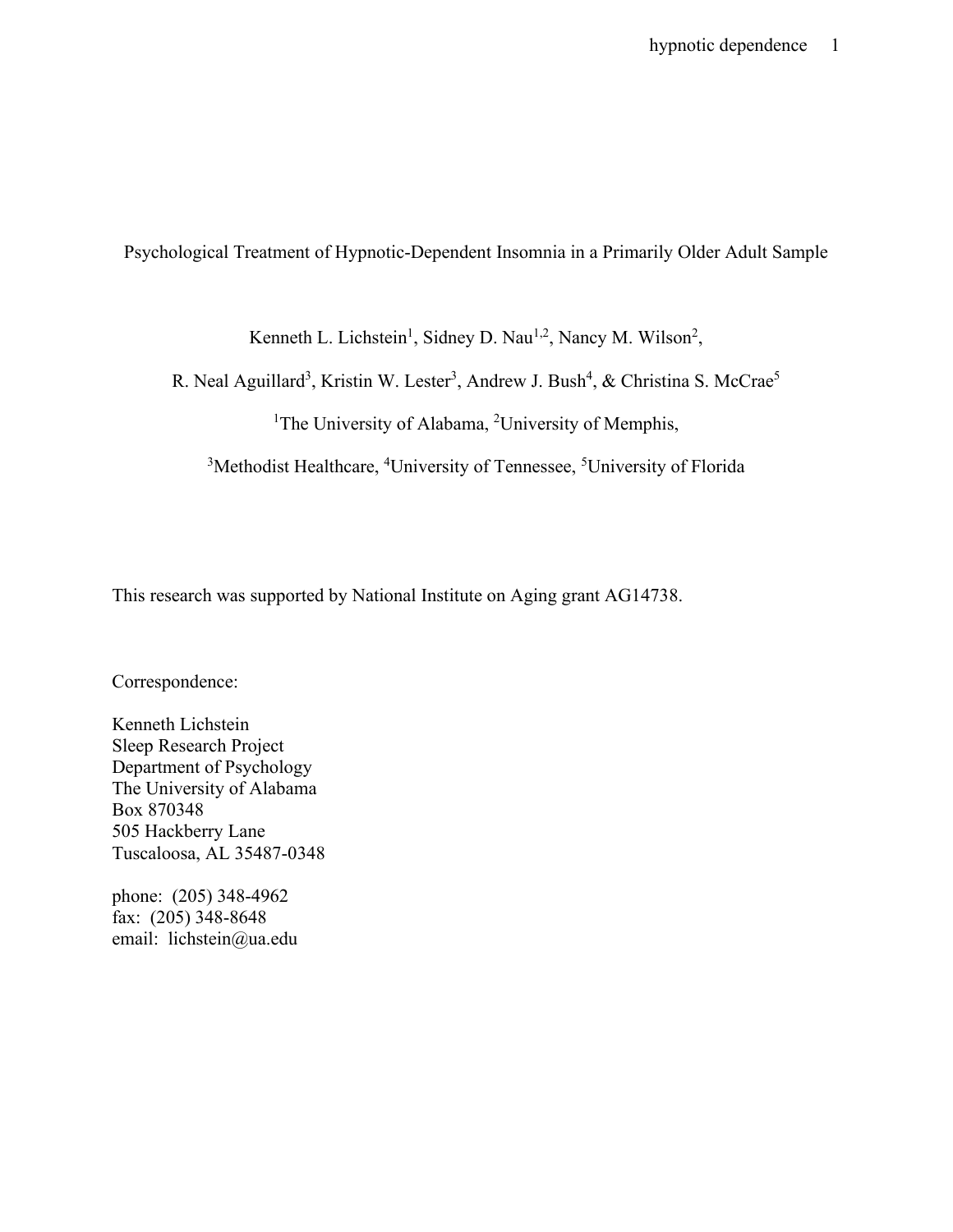#### **Abstract**

*Objective*: This study tested cognitive behavior therapy (CBT) in hypnotic-dependent, late middle-age and older adults with insomnia.

*Method*: Seventy volunteers age 50 and older were randomized to CBT plus drug withdrawal, placebo biofeedback (PL) plus drug withdrawal, or drug withdrawal (MED) only. The CBT and PL groups received eight, 45 minute weekly treatment sessions. The drug withdrawal protocol comprised slow tapering monitored with about six biweekly, 30 minute sessions. Assessment including polysomnography (PSG), sleep diaries, hypnotic consumption, daytime functioning questionnaires, and drug screens collected at baseline, posttreatment, and 1-year follow-up. *Results*: Only the CBT group showed significant sleep diary improvement, sleep onset latency significantly decreased at posttreatment. For all sleep diary measures for all groups, including MED, sleep trended to improvement from baseline to follow-up. Most PSG sleep variables did not significantly change. There were no significant between group differences in medication reduction. Compared to baseline, the three groups decreased hypnotic use at posttreatment, down 84%, and follow-up, down 66%. There was no evidence of withdrawal side-effects. Daytime functioning, including anxiety and depression, improved by posttreatment. Rigorous methodological features, including documentation of strong treatment implementation and the presence of a credible placebo, elevated the confidence due these findings. *Conclusions*: Gradual drug withdrawal was associated with substantial hypnotic reduction at

posttreatment and follow-up, and withdrawal side-effects were absent. When supplemented with CBT, participants accrued incremental self-reported, but not PSG, sleep benefits.

Key Words: hypnotic dependence, drug withdrawal, insomnia, cognitive behavior therapy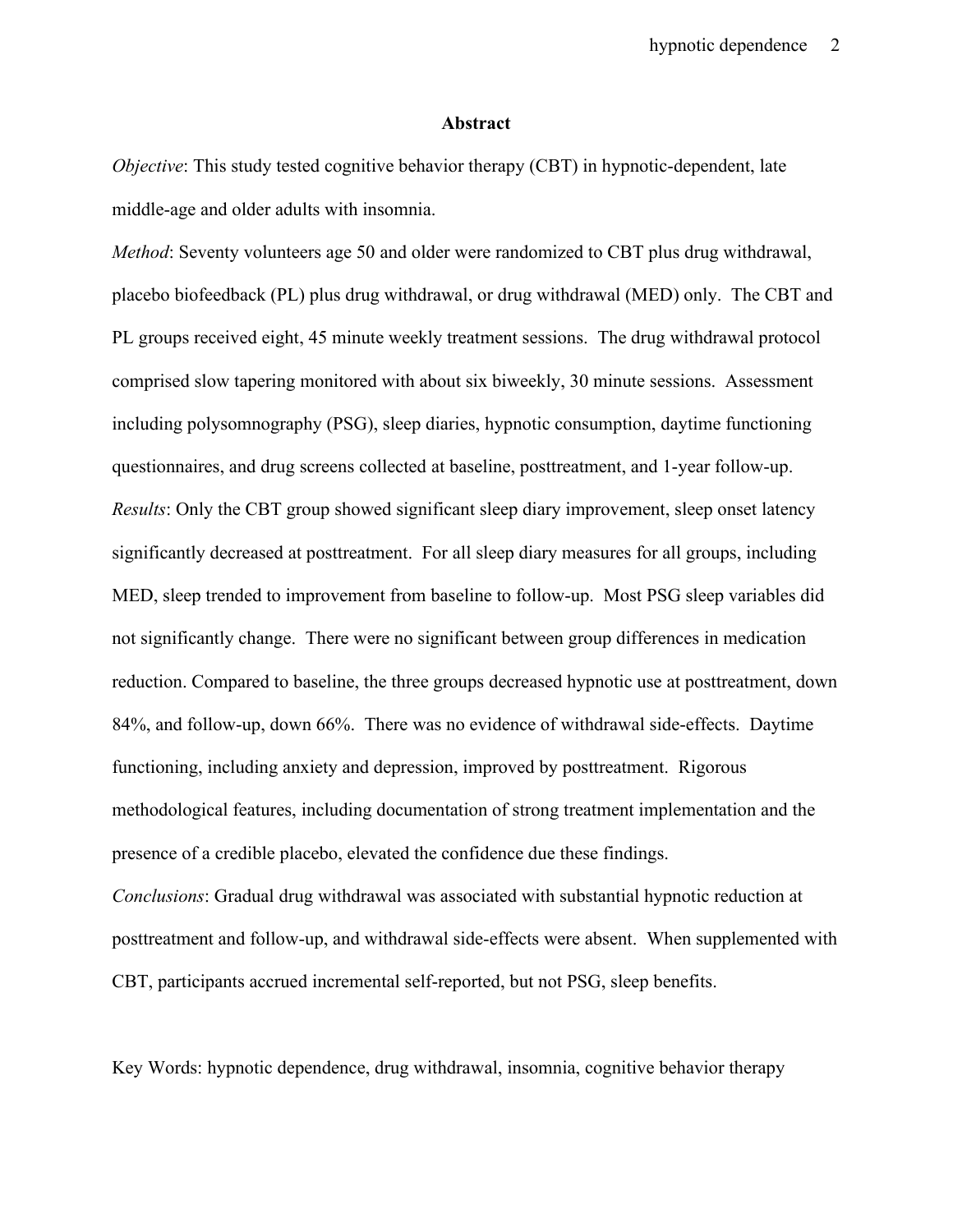# hypnotic dependence 3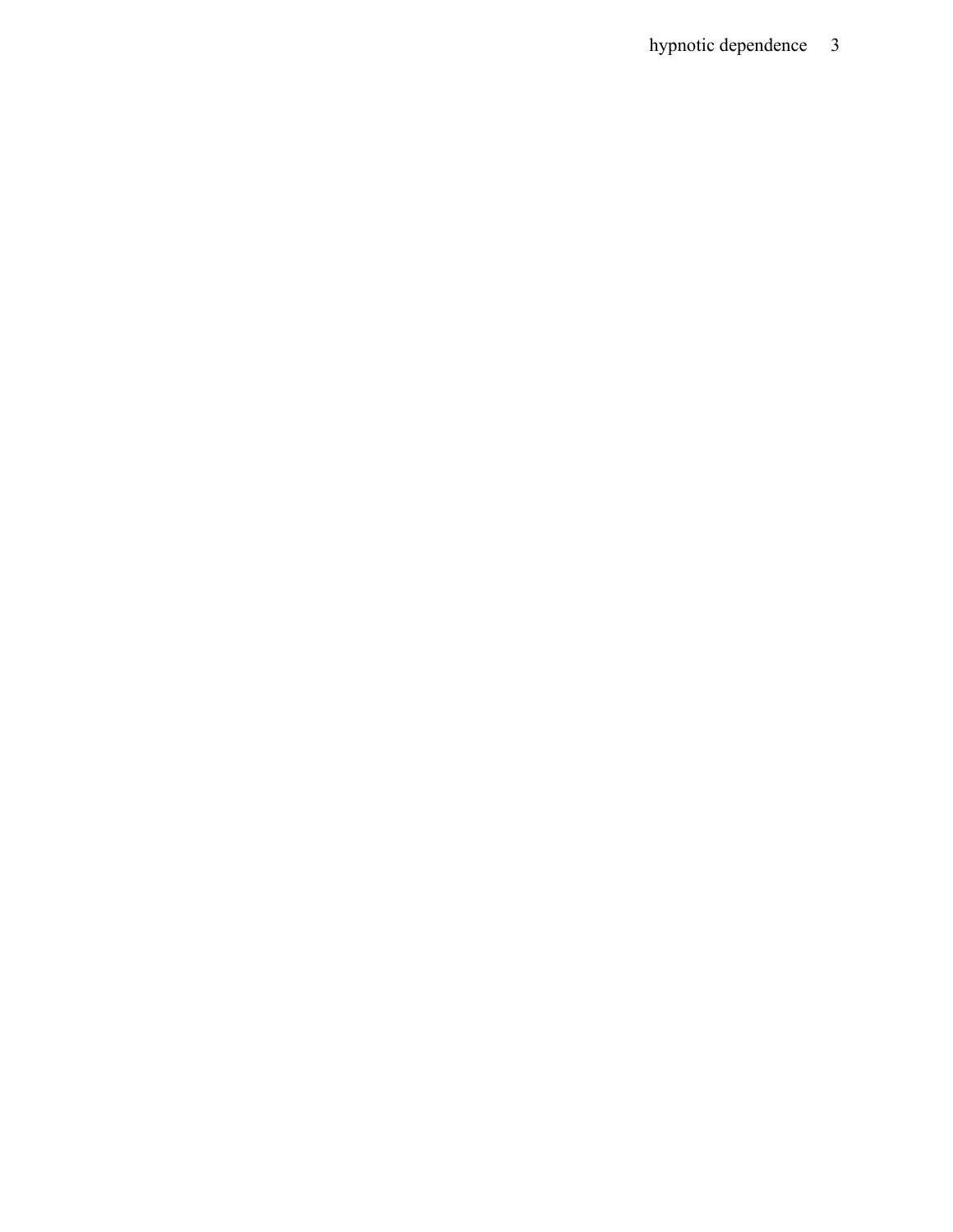Psychological Treatment of Hypnotic-Dependent Insomnia in a Primarily Older Adult Sample -

Chronic, clinically significant insomnia occurs in about 10% of the population (Ohayon, 2002). National panels have long cautioned against the use of hypnotics in the management of chronic insomnia (Institute of Medicine, 1979; National Institutes of Health, 1984, 1991), but hypnotic use continues to climb (Moloney, Konrad, & Zimmer, 2011).

Depending on dose and type, unwanted effects of hypnotics include physical and psychological dependence, residual sedation, cognitive impairment, and compromised psychomotor performance (Licata & Rowlett, 2008; Vermeeren & Coenen, 2011). In a tradeoff for modest therapeutic gains (Buscemi et al., 2007), hypnotic impairment exposes users to elevated risk for serious accidents (Shuto et al., 2010; Verster, Veldhuijzen, & Volkerts, 2004; Wang, Bohn, Glynn, Mogun, & Avorn, 2001).

The convergent influence of several factors causes the impact of hypnotics to be felt most strongly among older adults. First, insomnia is disproportionately represented among older adults, affecting about one third of people in this age group (Foley, Monjan, Brown, Simonsick, Wallace, & Blazer, 1995). Second, there is greater hypnotic exposure in older adults based on higher prevalence and persistence of hypnotic use in this group (Ashton, 1994; Balkrishnan, Rasu, & Rajagopalan, 2005; Morgan & Clarke, 1997; Stewart et al., 2006). Third, older adults are more vulnerable to the hazards associated with hypnotics than are younger adults. Agerelated absorption and metabolic changes in later life can extend drug half-life in the body and promote excess drug accumulation, can heighten the risk of residual daytime cognitive and motor impairment, and can exacerbate sleep-disordered breathing, which is more common in older adults (Guilleminault, 1990; Moran, Thompson, & Nies, 1988; National Institutes of Health, 1984).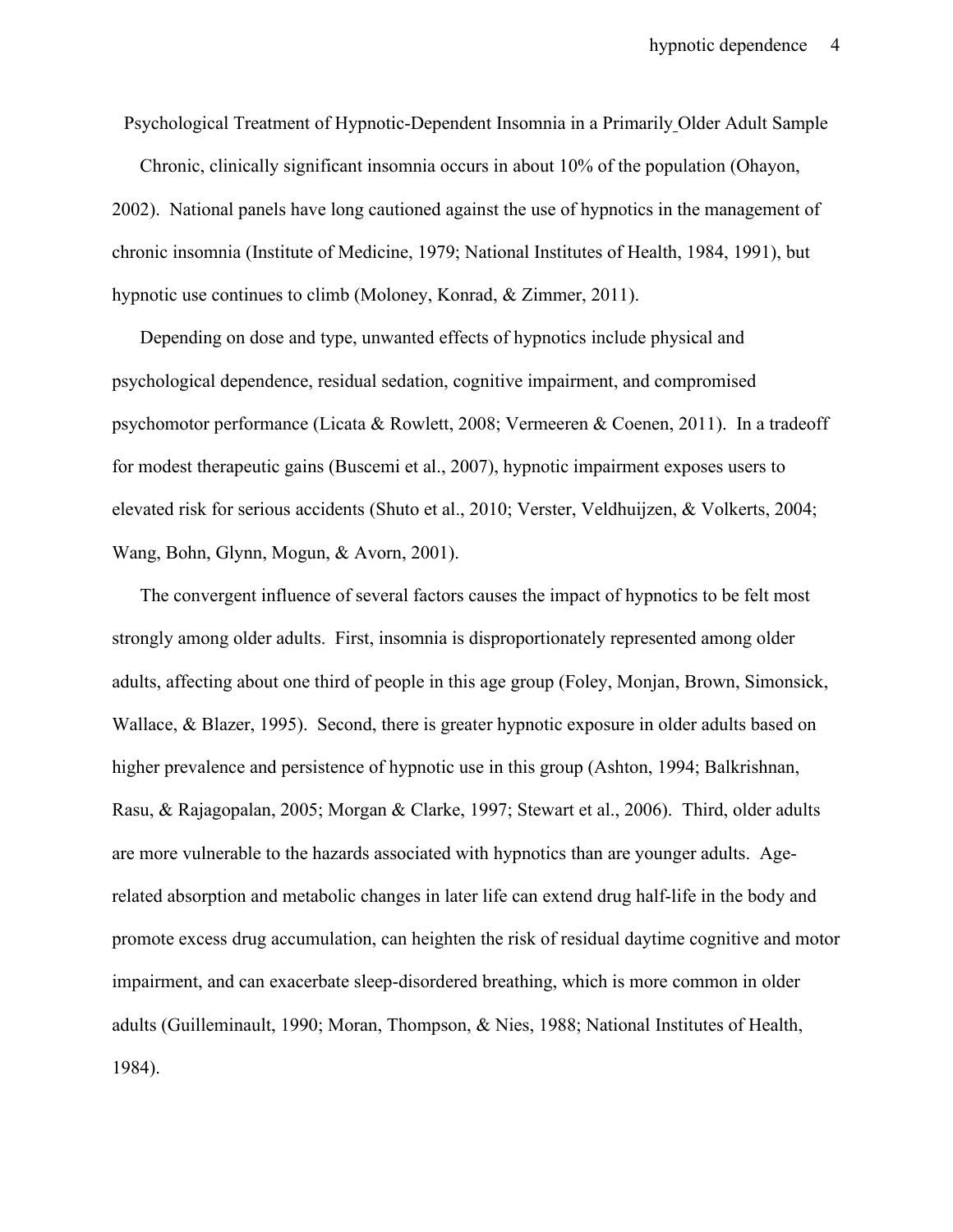Psychological factors interact with the tolerance/dependence pattern often associated with the most common class of hypnotics, benzodiazepine receptor agonists, to prolong hypnotic dependence. Abrupt withdrawal may instigate exacerbation of insomnia and anxiety above baseline levels, termed rebound, after as short a period as 1 week of hypnotic use (Greenblatt, Harmatz, Zinny, & Shader, 1987). Resumption of hypnotics brings rapid relief from these acute symptoms, and psychological dependence on hypnotics is strengthened by this negative reinforcement paradigm. Accordingly, anticipation of rebound effects may discourage attempts to forego reliance on these medications, even when users no longer derive hypnotic benefits (Schneider-Helmert, 1988).

Psychological treatments for people with insomnia were introduced in the late 1960s. They have since been shown to be safe and effective and have gained broad acceptance (Morin et al., 2006). Hypnotic-dependent insomnia refers to current insomnia accompanied by chronic hypnotic use, and there would appear to be a unique and clinically significant role for psychological interventions in the treatment of hypnotic-dependent insomnia.

There is a growing body of literature on psychological management of hypnotic-dependent insomnia, but much of it is poorly controlled and important gaps remain. Thirteen studies investigated this subject and all reported positive results with respect to sleep improvement or reduced hypnotic use. But ten (Baillargeon et al., 2003; Espie, Lindsay, & Brooks, 1988; Kirmil-Gray, Eagleston, Thoresen, & Zarcone, 1985; Lichstein & Johnson, 1993; Lichstein et al., 1999; Morin, Colecchi, Ling, & Sood, 1995; Morin, Stone, McDonald, & Jones, 1994; Riedel et al., 1998; Taylor, Schmidt-Nowara, Jessop, & Ahearn, 2010; Zavesicka, Brunovsky, Matousek, & Sos, 2008) are of diminished interest due to several factors: uncontrolled case study, constricted range of dependent variables, small *N*, inclusion of over-the-counter hypnotics, or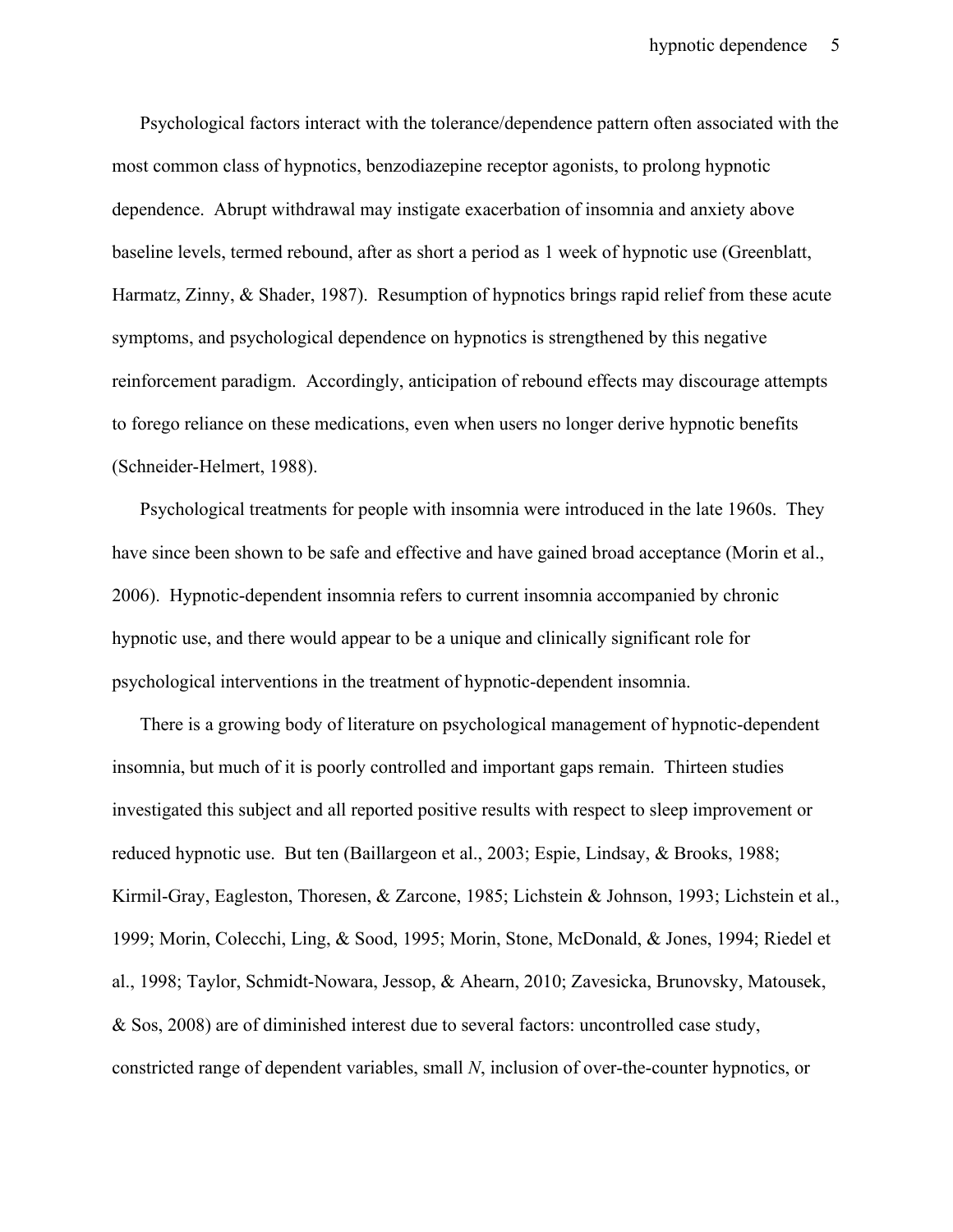nonrandom assignment to conditions.

There are three methodologically mature studies in this domain (Belleville, Guay, Guay,  $\&$ Morin, 2007; Morgan, Dixon, Mathers, Thompson, & Tomeny, 2003; Morin et al., 2004). All tested cognitive behavior therapy packages comprised of some combination of sleep hygiene, cognitive therapy, stimulus control, sleep restriction, and relaxation.

We have learned from the above studies that people with insomnia can successfully withdraw from hypnotics, and incremental sleep improvement occurs with supplemental psychological treatment. However, important questions remain. (1) Among the methodologically mature studies, only Morin et al. (2004) obtained polysomnography data to verify sleep status. (2) Only Morin et al. (2004) obtained drug screens to verify medication status. (3) Only Morin et al. (2004) focused on older adults. (4) A placebo-controlled trial has not been conducted.

The present clinical trial addressed these four concerns with hypnotic-dependent insomnia to more clearly understand the role of psychological treatment in the management of this disorder with primarily older adults. Volunteers who had current insomnia combined with hypnotic dependence were randomly assigned to three treatment conditions: multi-component cognitive behavior therapy (CBT) comprising relaxation, stimulus control, and sleep hygiene instructions plus scheduled medication withdrawal, placebo biofeedback (PL) plus scheduled withdrawal, or scheduled withdrawal (MED) only. The CBT and PL groups received eight, 45 minute weekly treatment sessions before commencing drug withdrawal. All three groups were given the same drug withdrawal protocol: slow tapering monitored with about six biweekly, 30 minute sessions, but the length of the drug withdrawal period varied greatly based mainly on the initial dosage level.

#### **Method**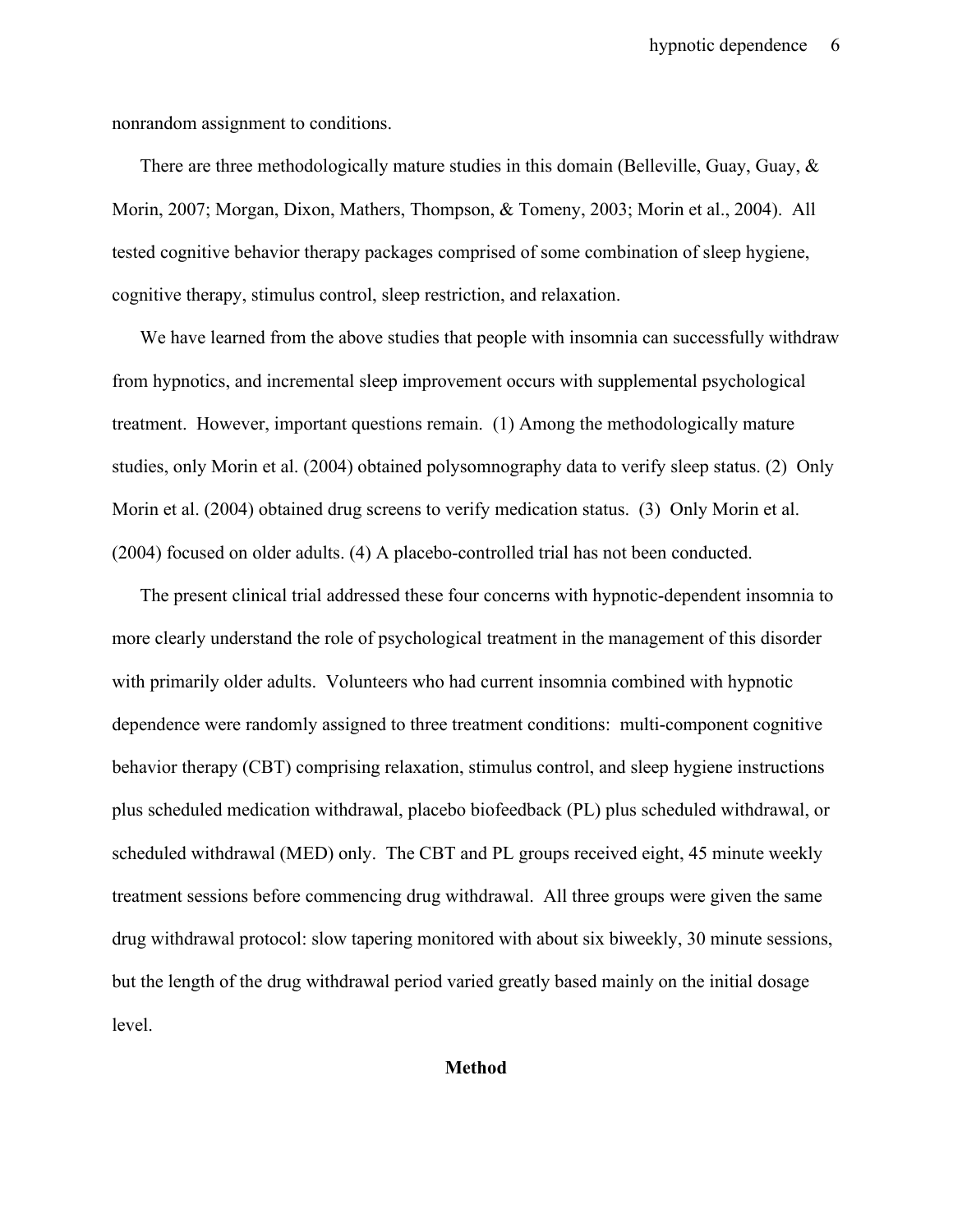#### **Participants**

We recruited volunteers from the community through media announcements. Participants were compensated with \$300 distributed between posttreatment and 1-year follow-up. This study was approved by the University and Hospital IRBs.

A clinical interview and sleep diaries were used to determine sleep status. To satisfy the diagnosis of hypnotic-dependent insomnia, inclusion criteria were derived from a combination of the Diagnostic and Statistical Manual of Mental Disorders (4th ed.) (DSM-IV) criteria for insomnia (American Psychiatric Association, 1994) and the International Classification of Sleep Disorders criteria for hypnotic-dependent sleep disorder (American Sleep Disorders Association, 1997). The key criteria were: complaint of current difficulty initiating or maintaining sleep lasting at least 6 months, complaint of impaired daytime functioning, and use of prescription sleep medication at least 3 times/week for 6 months. We added the following empirically derived quantitative criteria (Lichstein, Durrence, Taylor, Bush, & Riedel, 2003): sleep onset or awake time during the night must exceed 30 minutes at least three times per week on the baseline sleep diaries.

Exclusion criteria were age less than 50 years old, history of seizures, consuming more than four alcoholic beverages per week or consuming alcohol at bedtime even once per week; cognitive impairment, a score below 26 on the Mini-Mental State Exam (Folstein, Folstein, & McHugh, 1975) or below 18 (Murden, McRae, Kaner, & Bucknam, 1991) if the participant had less than a 9<sup>th</sup> grade education; sleep intrusive, unstable medical /psychiatric disorders as per the Structured Clinical Interview for DSM-IV, Axis I (First, Spitzer, Gibbon, & Williams, 1997) and Axis II (First, Gibbon, Spitzer, Williams, & Benjamin, 1997), the Cornell Medical Index (Brodman, Erdmann, Wolff, & Miskovitz, 1986), and follow-up clinical interviews; consuming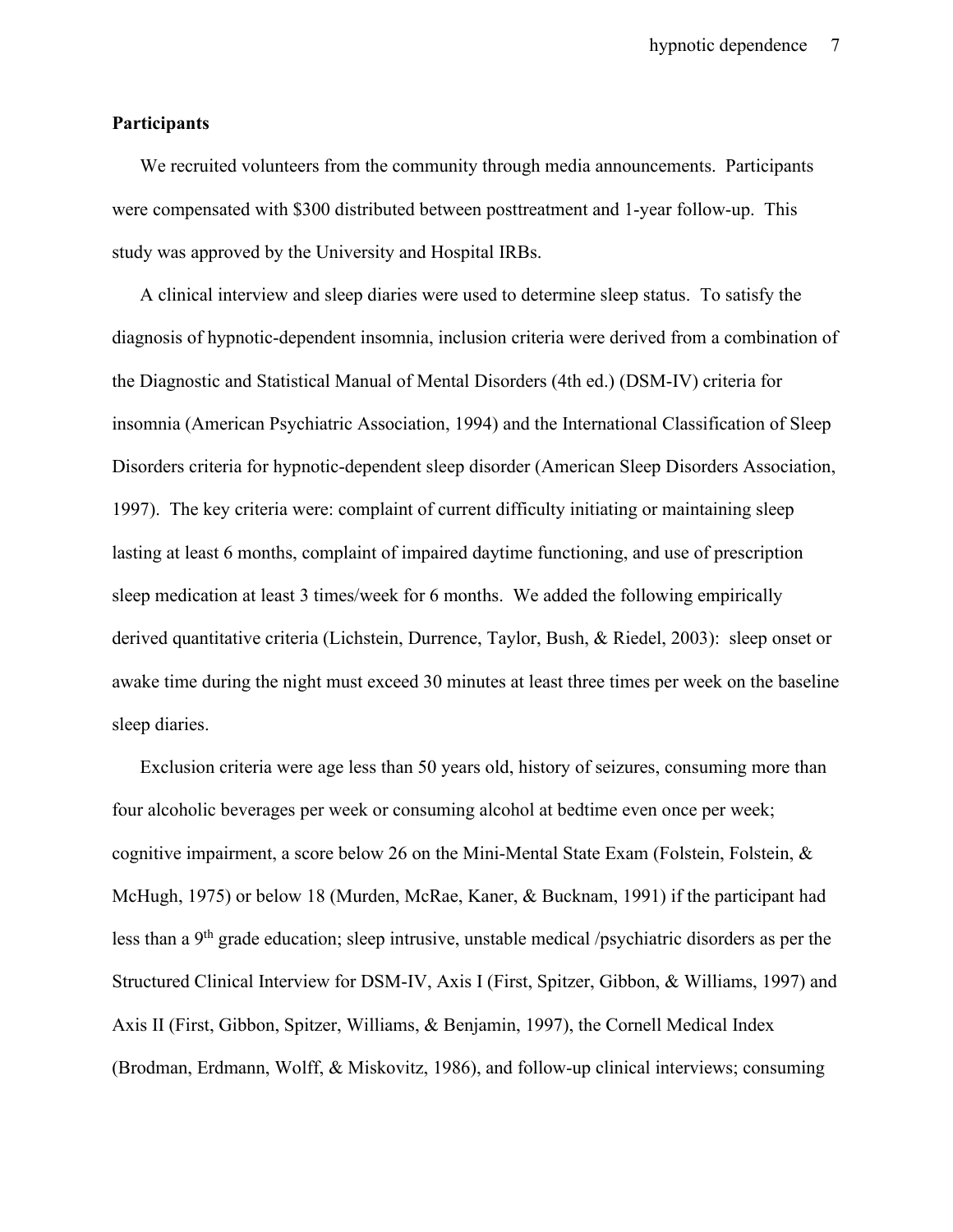illicit drugs or sleep active medications, such as sedatives, stimulants, and steroids, besides the designated hypnotics; and presence of other sleep disorders, particularly periodic limb movements (arousal index  $> 15$ ) or sleep apnea (apnea/hypopnea index  $> 15$ ).

#### **Research Setting and Apparatus**

The study was conducted at two settings, the Psychological Services Center, The University of Memphis, and the Sleep Disorders Center (accredited by the American Academy of Sleep Medicine), Methodist Healthcare of Memphis.

A Nihon Koden #4312 polygraph was used for the all-night sleep studies (PSG). Monitoring consisted of two electroencephalography (EEG) measures, two electrooculography (EOG), and chin electromyography (EMG) according to standard placements (Rechtschaffen & Kales, 1968) to score sleep stages. Supplementary channels included oxygen saturation level, bilateral anterior tibialis EMG, heart rate (EKG), thoracic strain gauge, and a nasal/oral thermistor.

#### **Drug Screens**

A urine screen was done for each PSG night and a positive finding for a prohibited substance was a disqualifier. As a preventative, participants were repeatedly reminded of the drug screens.

#### **Dependent Measures**

**Daytime functioning.** We used a group of questionnaires to evaluate sleep, drug, and drug withdrawal effects. The Epworth Sleepiness Scale (ESS, Johns, 1991) measures trait daytime sleepiness. Respondents rate how likely they are to doze in eight commonly encountered restful situations. The Insomnia Impact Scale (IIS, Hoelscher, Ware, & Bond, 1993) questionnaire contains 40 negative statements about the daytime impact of sleep. These statements sample five areas of impairment: physical, cognitive, emotional, social, and occupational. The State-Trait Anxiety Inventory, Trait Form, (STAI) consists of 20 self-descriptive statements that are rated on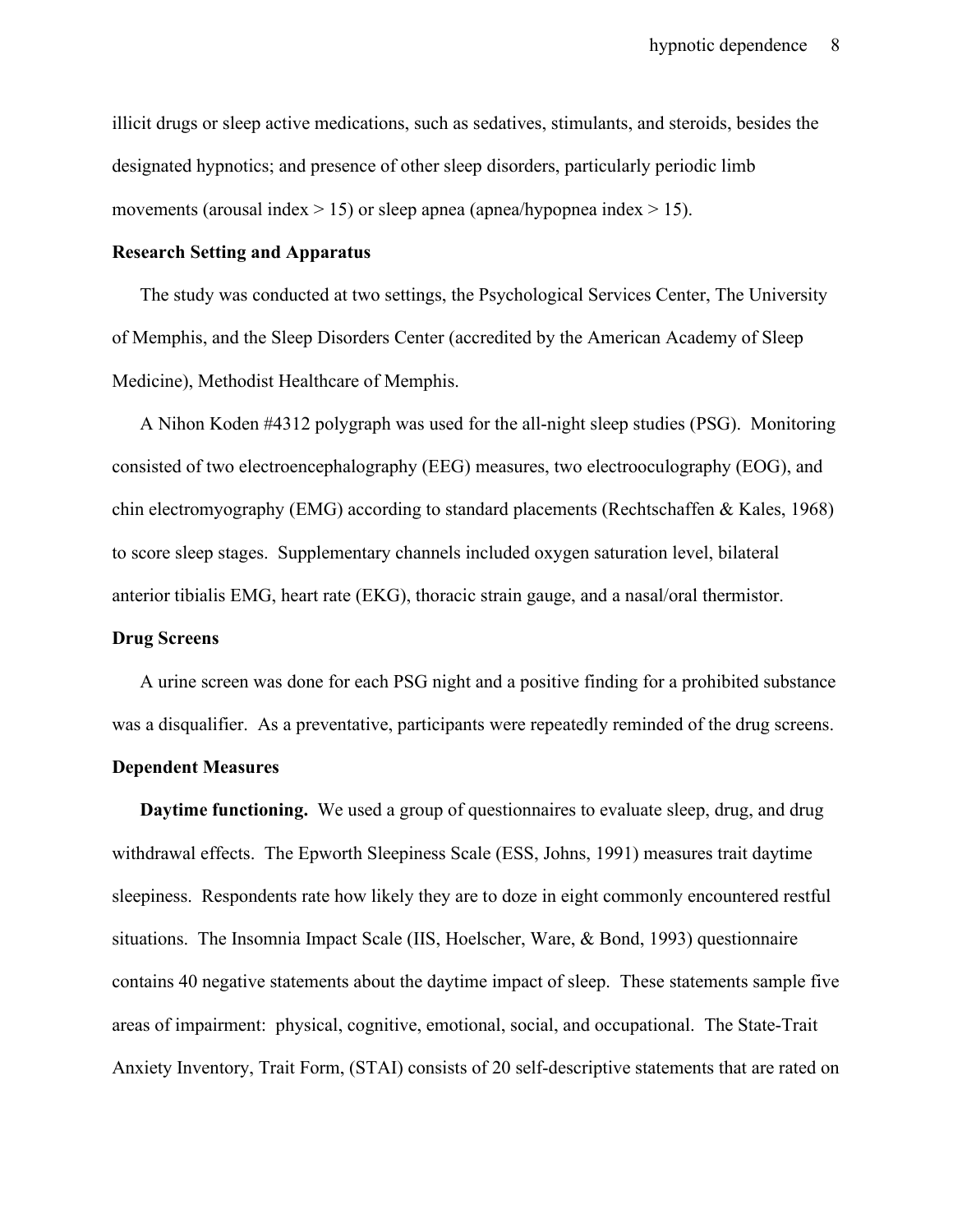a 4-point scale indicating how often the statement is true (Spielberger, Gorsuch, Lushene, Vagg, & Jacobs, 1983). The Geriatric Depression Scale (GDS, Yesavage et al., 1983) consists of 30 questions each asking if a symptom is present. The Fatigue Severity Scale (FSS, Krupp, LaRocca, Muir-Nash, & Steinberg, 1989) is composed of 9 items asserting the intrusion of fatigue in different aspects of living. Each item is rated from  $1 =$  strongly disagree to  $7 =$ strongly agree. The 20-item Benzodiazepine Withdrawal Symptom Questionnaire form 2 (BWSQ2, Tyrer, Murphy, & Riley, 1990) monitored sleep medication withdrawal symptoms, including experiences related to mood change, perceptual-motor disturbance, gastrointestinal distress, and neurological impairment.

**Sleep measures**. PSG records were manually scored in 30-second epochs by a registered PSG technologist uninformed as to treatment condition, according to the criteria of Rechtschaffen and Kales (1968). A second technologist randomly selected one-third of the records and scored them independently. Discrepancies were resolved by a third technician.

The records yielded sleep stage percent: awake, light sleep (stages 1 and 2), deep sleep (stages 3 and 4), and REM, and absolute values for sleep onset latency (SOL), wake time after sleep onset (WASO), total sleep time (TST), number awakenings during the night (NWAK), and sleep efficiency percent (SE, the ratio of TST to total time in bed  $\times$  100).

For self-report sleep data, a sleep diary (given in Lichstein, Durrence, Riedel, Taylor, & Bush, 2004) was used to collect the same sleep pattern information calculated from the PSG: SOL, WASO, TST, NWAK, and SE. The sleep questionnaire also contained a sleep quality rating (SO, from  $1 =$  very poor to  $5 =$  excellent).

The sleep questionnaire described above also monitored hypnotic consumption. We used a method of quantifying hypnotic consumption we introduced in a prior study (Lichstein et al.,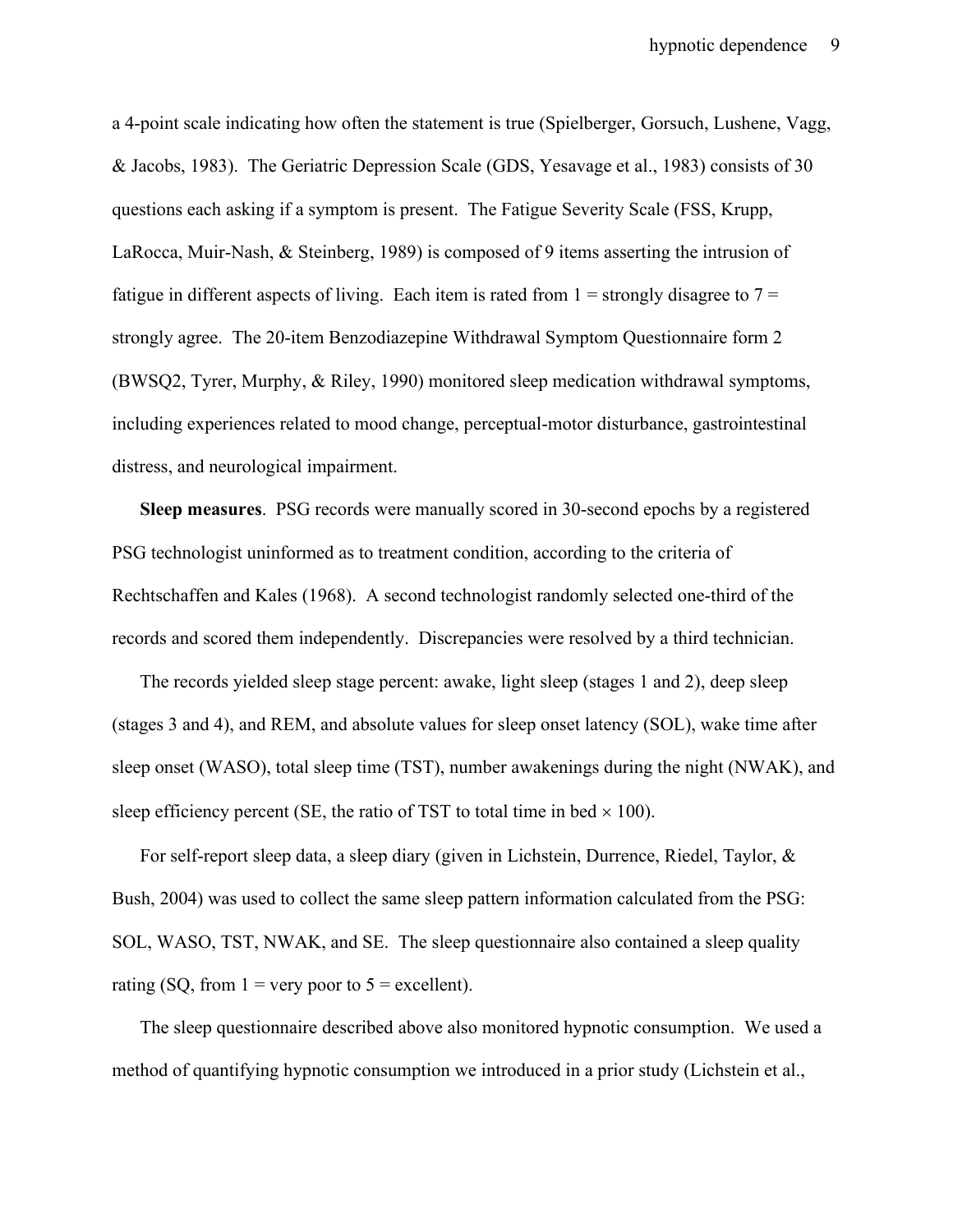1999). Medication consumed was converted into the number of lowest recommended dosage (LRD) units, as defined by the Physician's Desk Reference. This method assumes that a minimum dose (1.0 LRD) of different sleep medications delivers equivalent sleep-promoting strength. LRD counts permit between and within-group comparisons.

#### **Therapists**

Graduate students in clinical psychology served as therapists, were guided by treatment manuals, and were monitored by audiotape to assess accurate performance. Each treated a similar number of participants within each treatment.

#### **Treatment Implementation Variables**

Lichstein, Riedel, and Grieve (1994) proposed a treatment implementation model whereby steps must be taken to ensure the treatment is delivered as intended (delivery), is comprehended by the participant as intended (receipt), and is practiced out of session as intended (enactment). We used induction strategies (such as detailed treatment manuals and mock treatment sessions to induce delivery; tailoring treatments to maximize treatment acceptance by the participant to induce receipt; and reminder sheets to comply with home assignments to induce enactment) to heighten the likelihood that the treatment components were properly implemented. We conducted assessments (such as rating treatment session audiotapes to assess delivery; a medication withdrawal quiz, a stimulus control quiz and relaxation ratings to assess receipt; and compliance logs to assess enactment) to determine the degree of implementation for each treatment component.

#### **Treatment Credibility**

Treatment credibility (adapted from Borkovec & Nau, 1972) was evaluated by ratings on four 10-point scales (higher ratings reflected higher credibility) with statements tapping the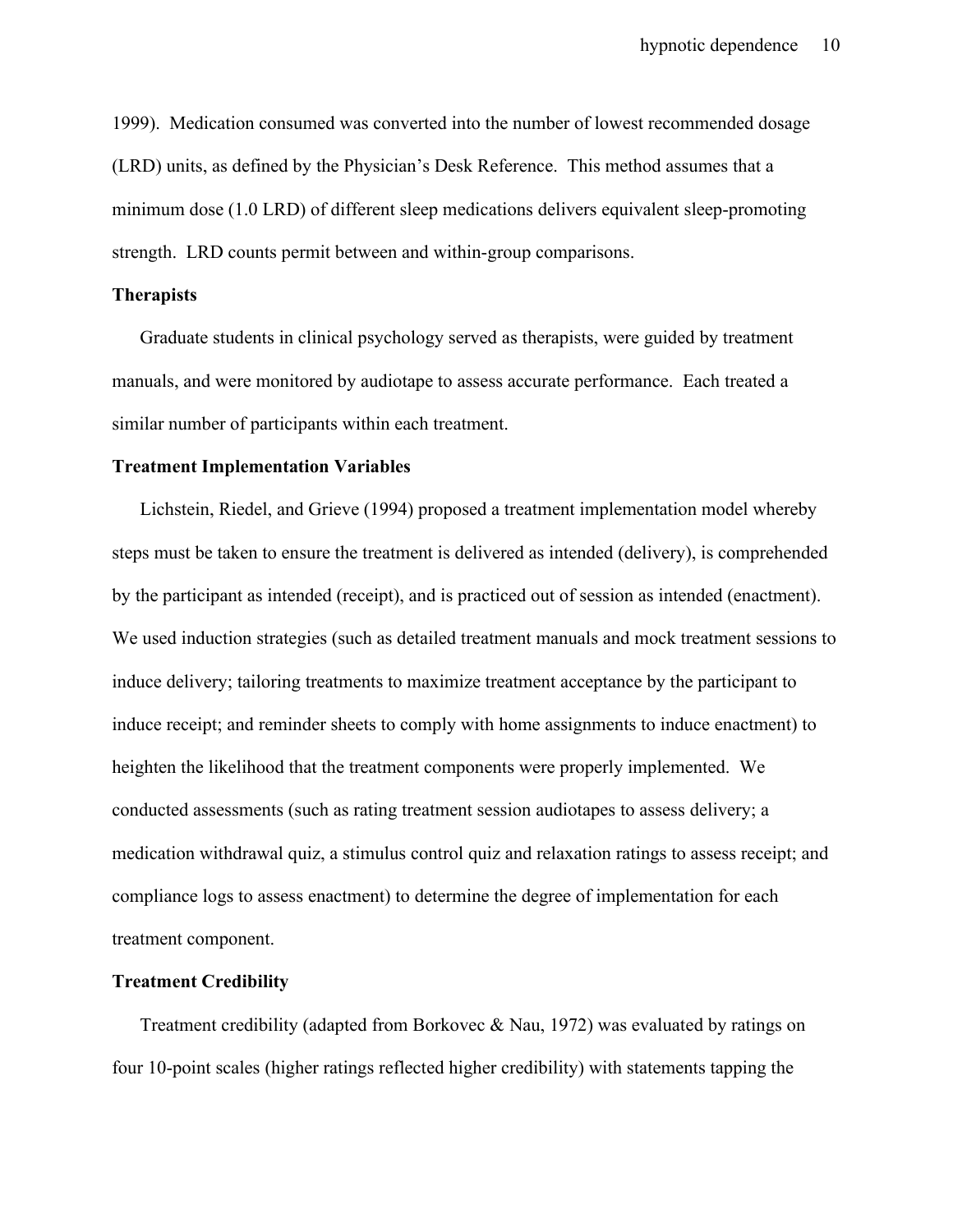following dimensions: (1) reasonableness of treatment, (2) opinion of therapist, (3) expectation for improvement, and (4) willingness to recommend treatment to a friend.

#### **Procedures**

Volunteers received a screening telephone interview and then were mailed daily sleep questionnaires to cover 14 nights, an IIS, an FSS, an ESS, and a Personality Questionnaire for the SCID. Participants brought this material to a follow-up screening interview at the Psychology Department's Psychological Services Center, when additional screening questionnaires and informed consent were obtained. Baseline PSG and physical exam followed. Qualifying participants were randomly assigned to the three conditions. Treatment commenced within 2 weeks following baseline. Posttreatment and 1-year follow-up assessment repeated the baseline assessment.

#### **Structure of Treatment Protocols**

The CBT and PL conditions consisted of eight weekly individual sessions, each lasting about 45 minutes. Medication withdrawal commenced after the eight treatment sessions were completed. There were typically 4-8 bi-weekly medication withdrawal sessions lasting 15-30 minutes, but this number varied depending on beginning dosage levels and participant ability to tolerate withdrawal. The MED group went directly to the withdrawal protocol following baseline.

The treatment credibility questionnaire was administered at the end of the third treatment session in the two treated groups and at the end of the second medication withdrawal session in the withdrawal phase of all three groups. These points were selected because the participant had sufficient exposure to the procedure and exposure to the therapist to make an informed judgment, but insufficient exposure for treatment response to bias the questionnaire responses.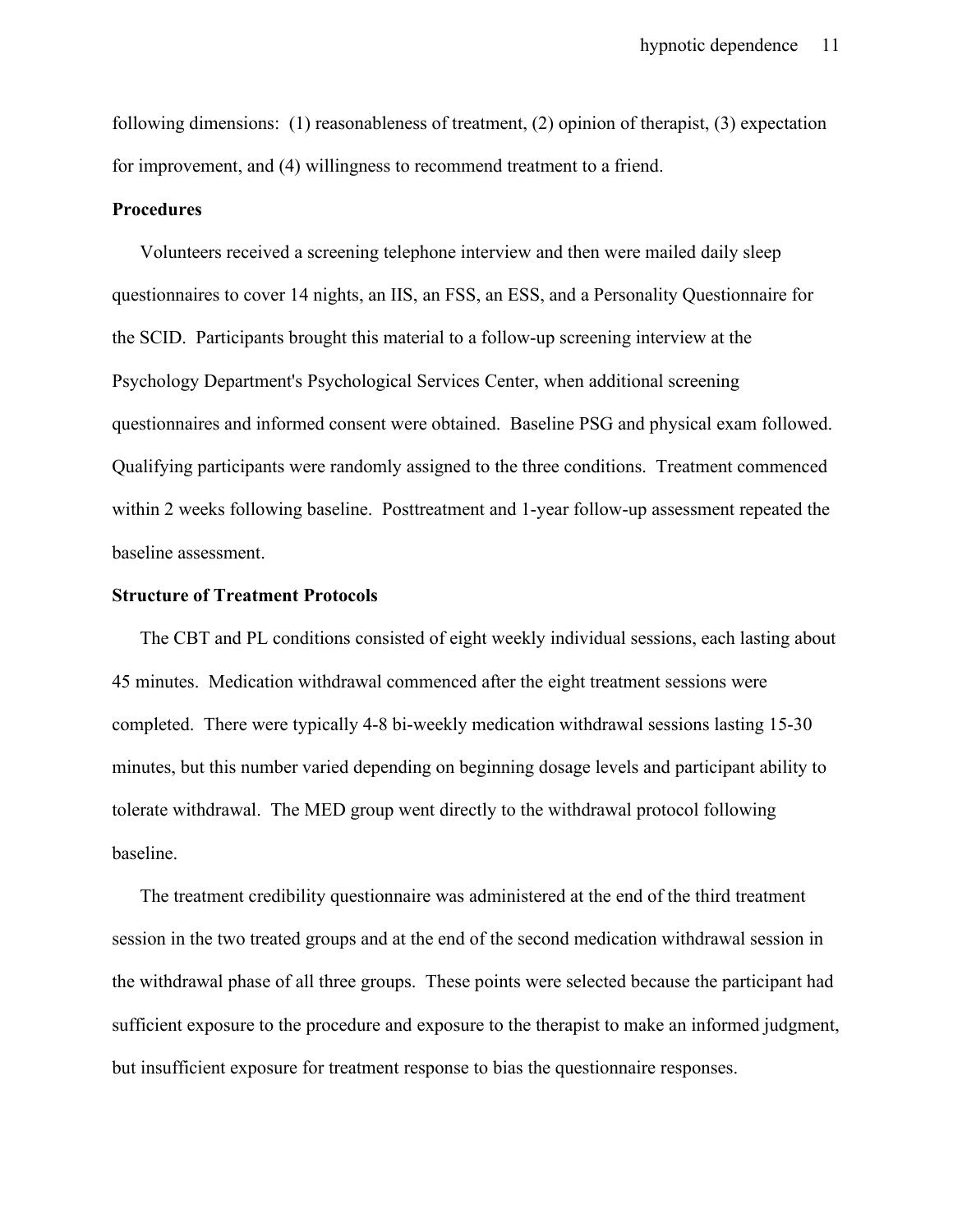#### **Treatments**

**CBT.** This treatment combined relaxation training, stimulus control instructions, and sleep hygiene instructions. Disabusing participants of erroneous, exaggerated, and self-defeating cognitions was woven throughout this condition. We used a 10-minute hybrid relaxation procedure (given verbatim in Lichstein, 2000) consisting of promoting a relaxed attitude, slow deep breathing, passive body focusing, and autogenic phrases. Stimulus control consisted of six instructions (Bootzin & Epstein, 2000): (1) Go to bed only when sleepy. (2) Do not use your bed or bedroom for anything but sleep (or sex). (3) If you do not fall asleep within about 15-20 minutes at the beginning of the night or after an awakening, exit the bedroom. Return to bed only when you feel sleepy again. (4) If you do not fall asleep quickly upon returning to bed, repeat instruction 3. (5) Use your alarm to awaken at the same time every morning. (6) Do not nap. Sleep hygiene consisted of five instructions: avoid caffeine after noon and avoid exercise, nicotine, alcohol, and heavy meals within 2 hours of bedtime.

Participants were introduced to relaxation, stimulus control, and sleep hygiene during the first session. Remaining sessions were used to practice, refine, and tailor technique, and troubleshoot problems. Participants were strongly encouraged to practice relaxation at home twice a day: once at any time and once at bedtime.

**PL.** This procedure was modeled after the false biofeedback procedures of Nicassio, Boylan, and McCabe (1982), and was based on EEG theta wave biofeedback (Hauri, Percy, Hellekson, Hartmann, & Russ, 1982). The biofeedback training rationale emphasized the need to increase EEG theta wave activity in order to promote sleep. Treatment was comprised of the attachment of scalp electrodes and simulated auditory EEG biofeedback (BrainMaster, Biofeedback Instrument Corporation). The purported biofeedback tones were from eight recordings of a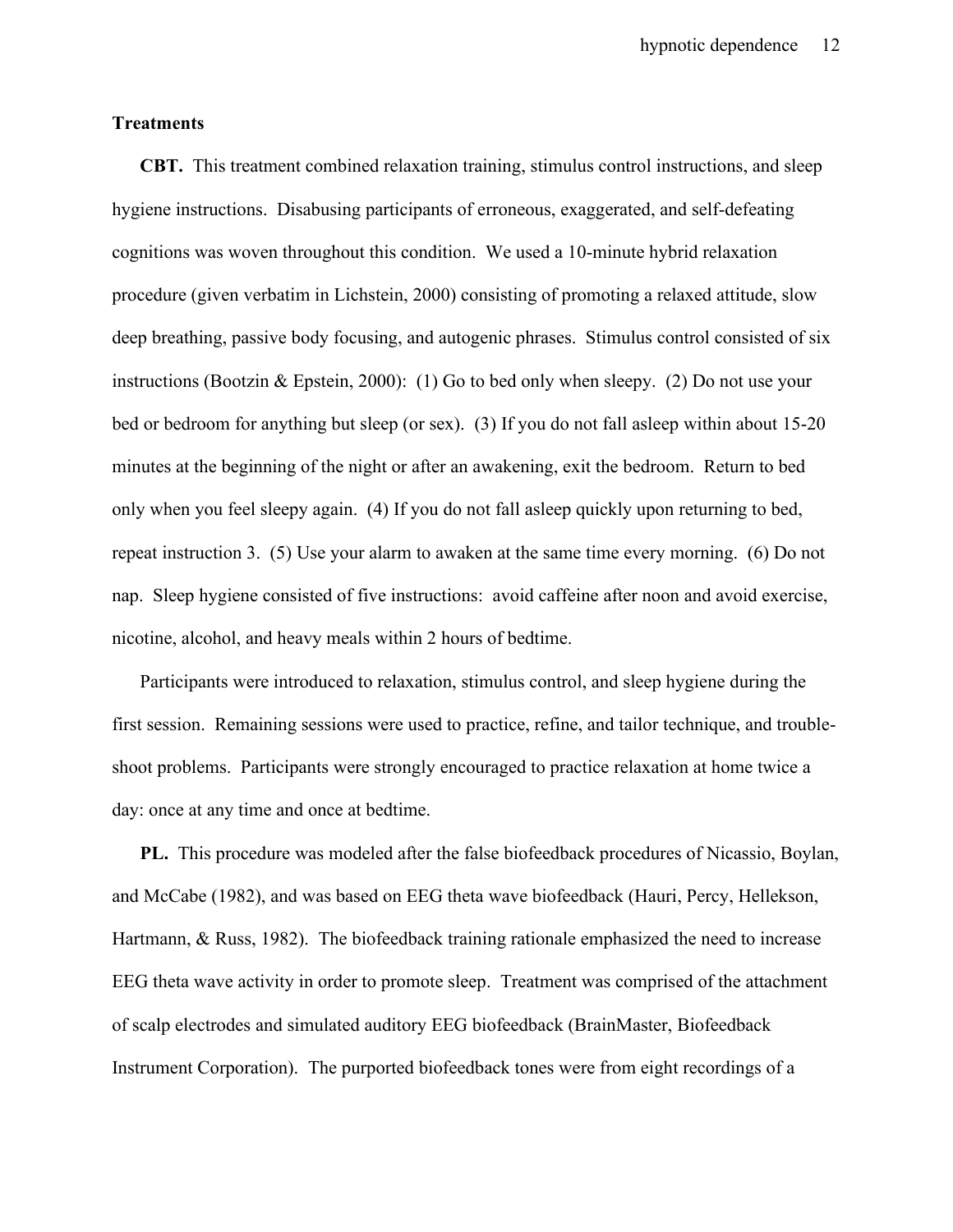research team member; and during treatment, all PL participants heard the same set of eight recordings. To prevent active practice with self-relaxation techniques at bedtime, participants were told eight training sessions were optimal and additional home biofeedback practice would not be beneficial.

**MED.** We implemented gradual hypnotic-withdrawal under the supervision of our collaborating physician and with the approval of the prescribing physician. The MED program consisted of two steps: (1) gradually reducing an individual's nightly sleep medication to an LRD of 1, and (2) gradually eliminating nightly doses. The first step began by estimating from baseline data the number of nights per week on which hypnotic consumption exceeded 1 LRD. These were designated high dose (HD) nights. In the first week of withdrawal, sleep medication was be cut by 1/4 of the dosage on half of the HD nights (approximately every other night), so long as the reduction did not drop below 1 LRD. This procedure continued until all participants were tapered to 1 LRD. Participants who had no HD nights began withdrawal at Step 2. In week 1 of Step 2, 0.5 LRD was eliminated on 2 nonconsecutive nights. By this pace, it took about 8 weeks to eliminate hypnotic consumption in participants who started at 1 LRD, 7 nights a week.

Participants were given a hand-out explaining the withdrawal program. The instructions included guidelines such as eliminate the most convenient nights first, and if you miss a week, don't double your withdrawal pace the following week. The entire withdrawal schedule was planned with each participant at the beginning of the withdrawal period, and the participant was given a worksheet laying out the full schedule. This same withdrawal plan was applied to the CBT and PL groups following their treatment sessions.

#### **Results**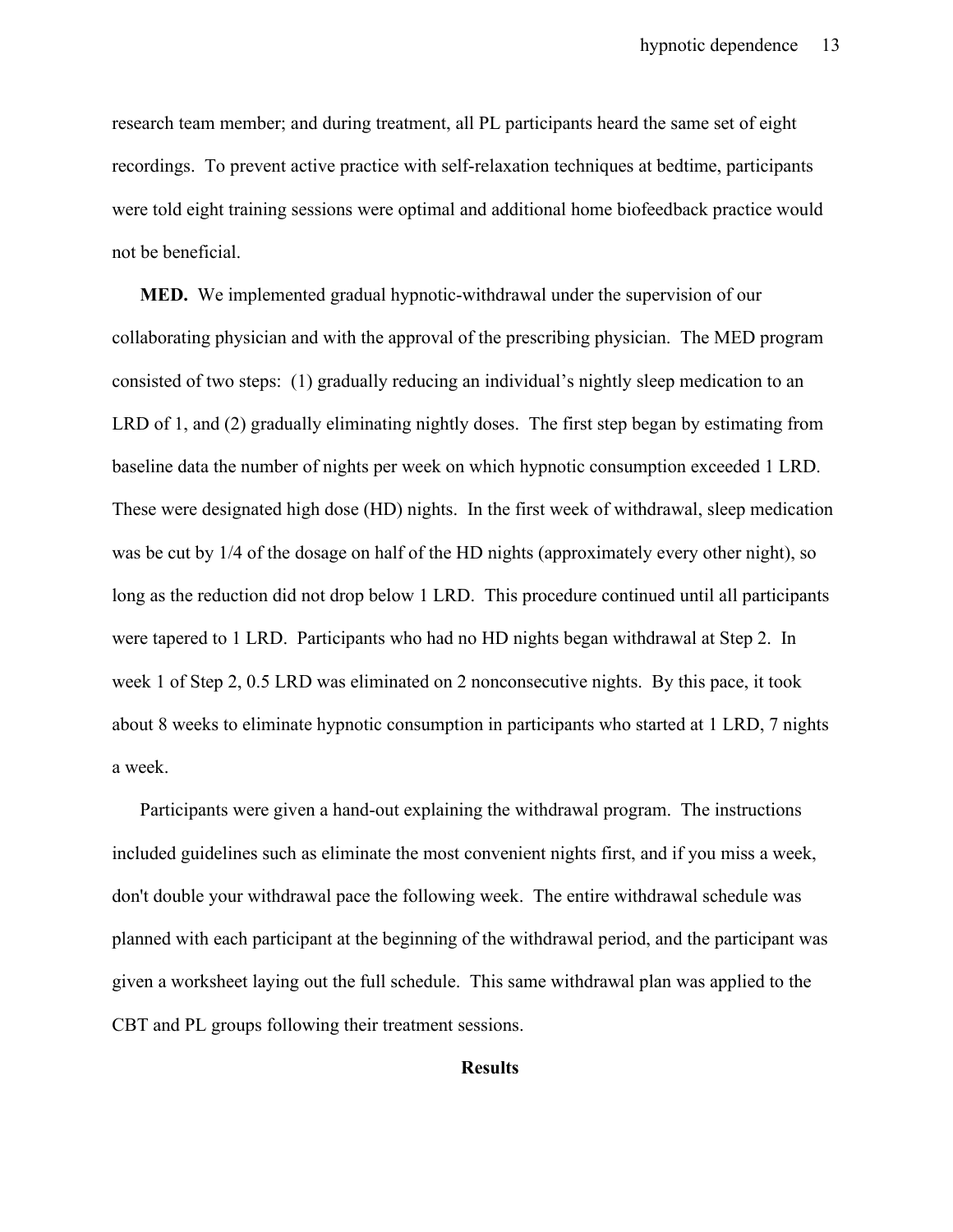#### **Participants**

A total of 2709 people inquired about the study, but most did not qualify (see Figure 1). Some of the main reasons for exclusion were not taking sleep medication or taking it too infrequently (885 people), having an unstable, sleep intrusive psychiatric/medical condition (484 people), or having too mild insomnia (208 people).

A total of 70 participants passed the baseline screening process and were randomly assigned to treatment. Subsequently, nine participants were either disqualified or dropped out of the study: two in CBT, two in PL, and five in MED. Table 1 presents subject characteristics by treatment group. Chi square tests comparing gender,  $\chi^2(2) = 4.24$ , race,  $\chi^2(2) = 1.18$ , and insomnia type,  $\chi^2(8) = 7.99$ , counts between groups were all nonsignificant. ANOVAs comparing age,  $F(2, 67) = 0.15$ , years of education,  $F(2, 64) = 2.09$ , years having insomnia,  $F(2, 64) = 2.09$  $63$ ) = 0.26, and years taking sleep medication,  $F(2, 66) = 0.91$ , were all nonsignificant as well.

For all participants, the main medications used were benzodiazepines (45% of participants), nonbenzodiazepine receptor agonists (35%), and sedating antidepressants (16%). Most of our participants (76%) reported previous unsuccessful attempts at hypnotic discontinuation, and 27% of our participants were taking more than one hypnotic at baseline.

#### **Sleep Diary**

The following analytic conventions were applied to all sleep diary variables. Data were logtransformed to correct for extreme skewness and within subject phase means on the logtransformed scale were subsequently analyzed. All statistical analyses were carried out with the R system for statistical computing and graphics (R Development Core Team, 2008), version 2.6.2 (2008-02-08), which is available under the GNU General Public License Version 2. Within R, the following packages were used: nlme (Pinheiro & Bates, 2008) and lattice (Sarkar, 2008).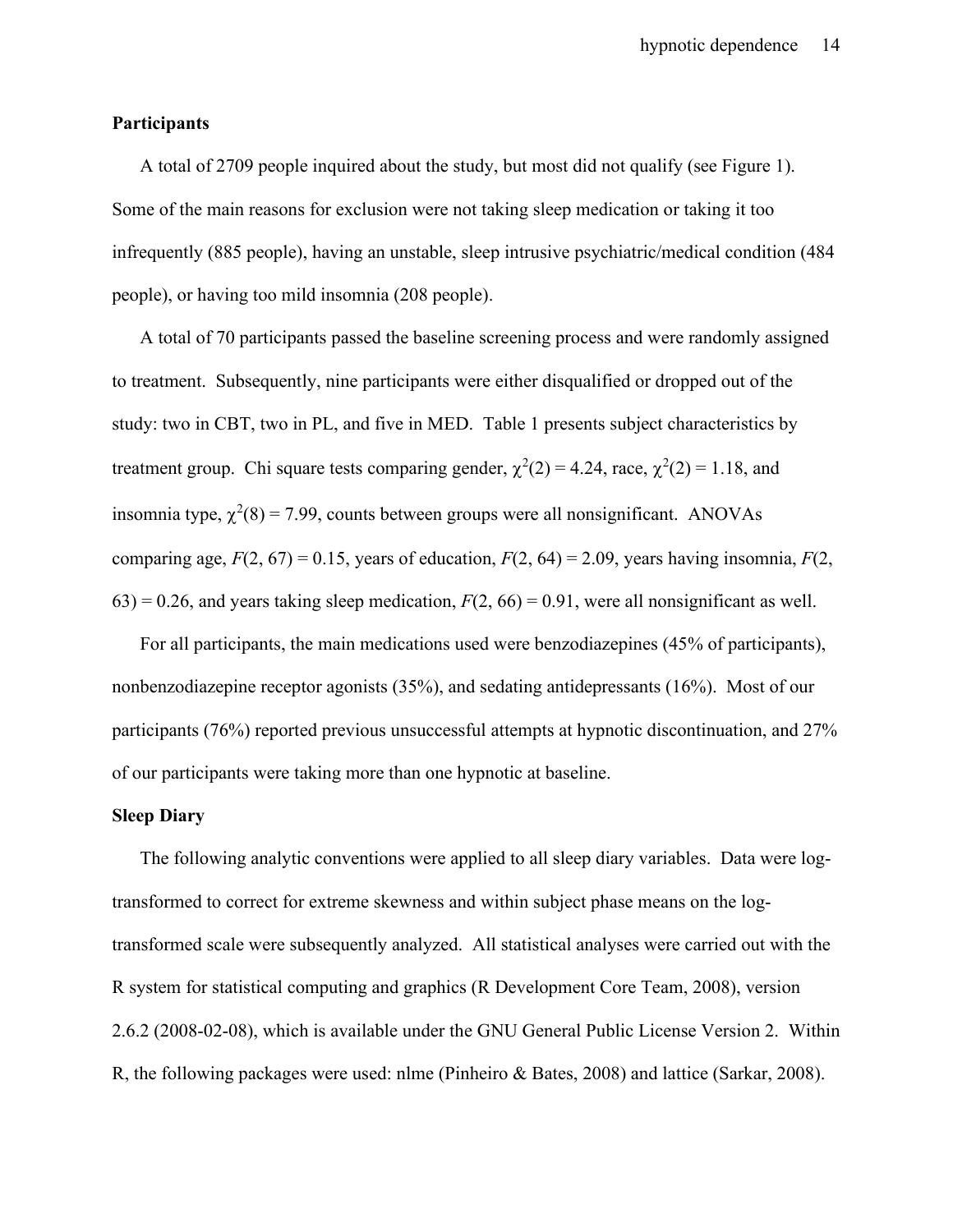The mixed effects model accomplished an intent-to-treat analysis by incorporating all data collected, including that of attriting participants.

For each outcome, we developed a mixed effects model for analysis of data conforming to one between-subjects (3 treatment groups) and one within-subjects (3 points in time) factors. Our model adopted a first order autoregressive covariance pattern with heterogeneous variance to model dependent measure mean and covariance patterns over time. Phase means (*SD*s) are given in Table 2. Marital status and age consistently correlated with self-reported sleep outcome, and these same analyses were repeated with these covariables. Results were not altered, and the covariance analyses will not be reported.

Follow-up testing focused on within group change over time which was of primary interest. This minimized the number of *t*-tests performed and limited the severity of the Bonferroni adjustment. Significant interactions were followed by correlated *t*-tests comparing pre-post and post follow-up points in three groups producing  $.05 \div 6 =$  Bonferroni adjusted α of .008.

**SOL.** We obtained a significant treatment  $\times$  time interaction,  $F = 2.73$ , p < .05. Baseline to posttreatment improvement in CBT was the only significant within group SOL change, see Figure 2.

**WASO, TST, SE, SQ.** The results for these four variables were identical. There was a time main effect, but no group or group  $\times$  time interaction. Collapsing across groups, there was significant improvement from baseline to posttreatment.

**Summary Observation.** It is apparent in Figure 2, that although only changes in the CBT group were significant, sleep trended toward improvement over time in all three groups. Indeed, this pattern was consistent without exception. Table 2 presents data on 15 variables- 5 sleep measures × three groups. In every case, average sleep was better at follow-up than baseline.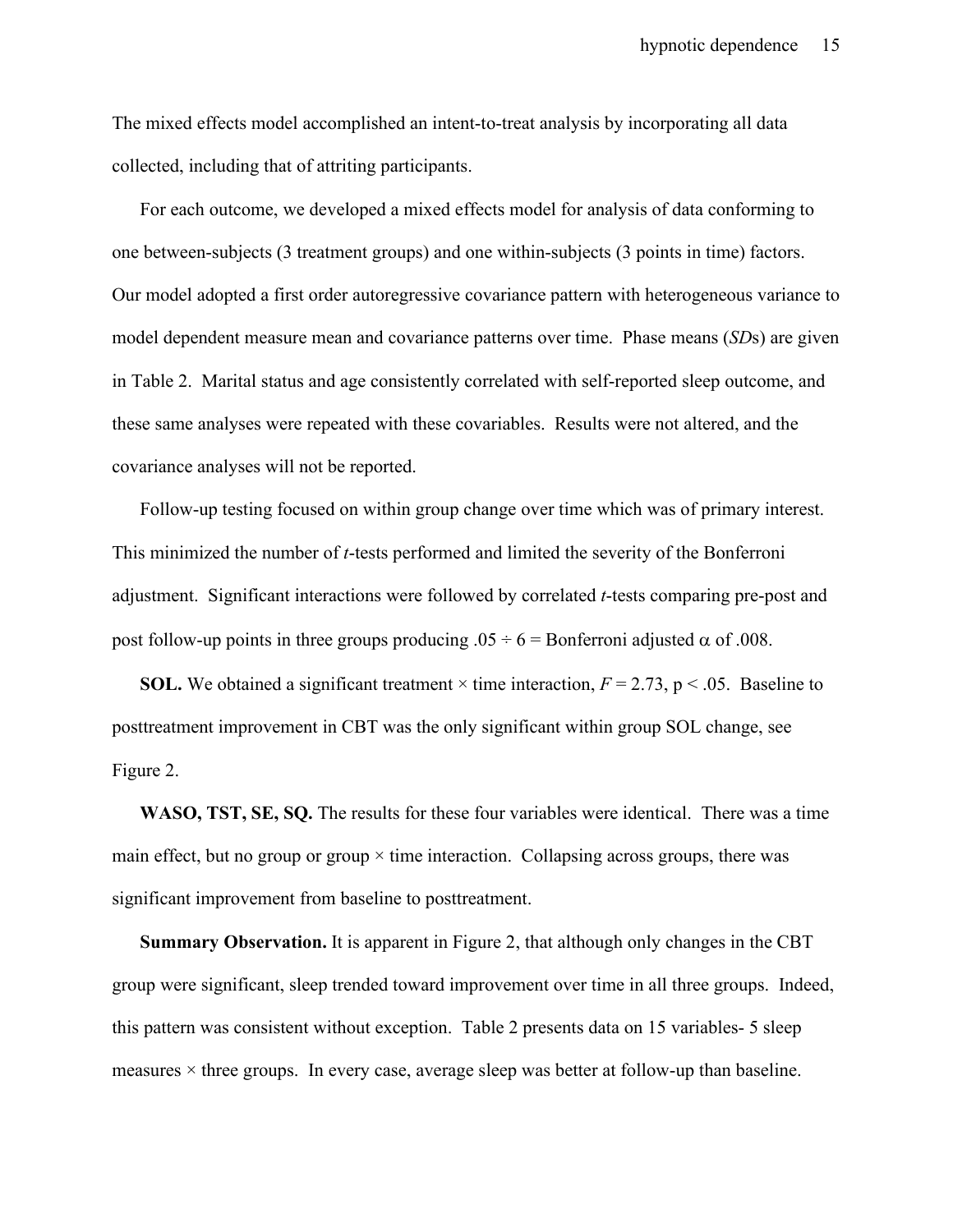#### **PSG**

The same analytic conventions used with the sleep diary data were applied to the PSG variables with one exception. PSG variables exhibited much less skewness and did not require log transformation.

Table 3 presents PSG results clustered in sleep pattern variables, mirroring the sleep diary measures, and sleep architecture variables that are distinct to PSG. In the latter cluster, we report light sleep (L-Sleep joining stages 1 and 2), deep sleep (D-Sleep joining stages 3 and 4), and REM percent.

Two nights of PSG monitoring occurred at baseline, posttreatment, and follow-up. To control for first night effects (Agnew, Webb, & Williams, 1966), *t*-tests compared each of the two nights of data on the seven variables shown in Table 3 at baseline, posttreatment, and follow-up. Of these 21 tests, only three showed a significant difference between night 1 and night 2: REM at baseline and posttreatment, and stage 1 sleep at follow-up. For these three variables, only night 2 data were used in the following PSG analyses. For the remaining 18 variables, we averaged nights 1 and 2 to achieve more stable estimates.

#### **Sleep pattern variables**

**SOL.** We obtained a significant treatment  $\times$  time interaction,  $F = 2.84$ , p  $\lt 0.05$ . After Bonferroni correction, none of the post hoc tests were significant. SOL increase from baseline to posttreatment and decrease from posttreatment to follow-up in MED were the only contrasts that satisfied the original .05 criterion. Both probabilities were about .03.

**WASO.** There were no significant main or interaction effects.

**TST.** There was a time main effect,  $F = 3.72$ ,  $p < .05$ , but no group or group  $\times$  time interaction. Collapsing across groups, TST decreased 17 minutes from baseline (*M* = 391.3, *SD*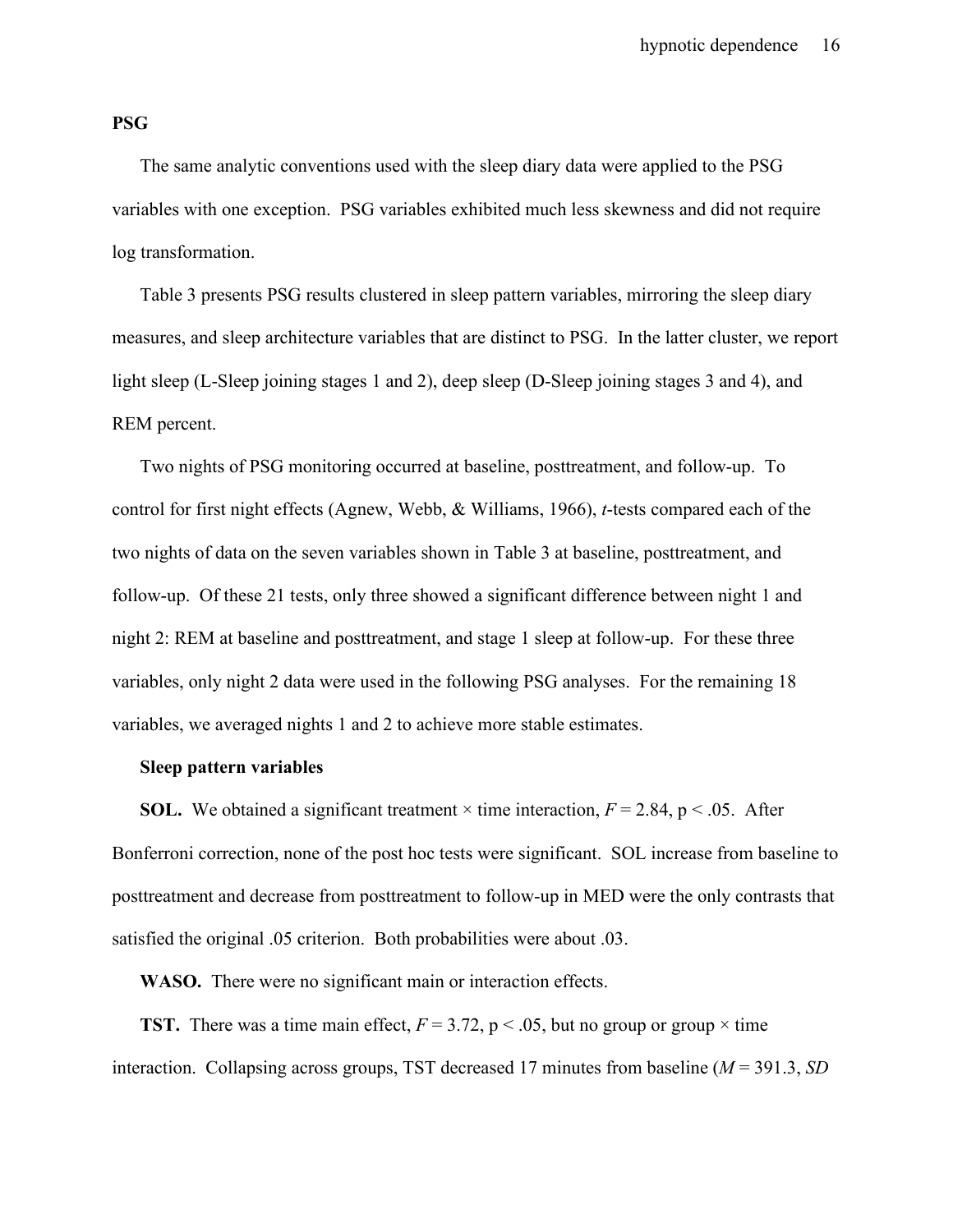$=$  58.2) to posttreatment ( $M = 374.3$ ,  $SD = 69.3$ ). Although TST change from posttreatment to follow-up was not significant, average TST at follow-up (*M* = 390.0, *SD* = 77.5) had risen to baseline levels.

**SE.** There was a time main effect,  $F = 7.74$ ,  $p < .01$ , but no group or group  $\times$  time interaction. Collapsing across groups, SE significantly decreased 3.9% from baseline  $(M = 80.5$ , *SD* = 9.2) to posttreatment ( $M = 76.5$ , *SD* = 10.8). From posttreatment to follow-up ( $M = 81.0$ ,  $SD = 10.1$ , SE significantly increased 4.5%.

#### **Sleep Architecture Variables**

**L-Sleep, D-Sleep, REM.** The results for these three variables were identical. There were no significant main or interaction effects.

#### **Hypnotic Medication**

The same analytic conventions used with PSG data were applied to hypnotic medication.

**Treatment Phase Changes.** Table 4 presents hypnotic consumption results at baseline, posttreatment, and follow-up in LRD units. These same data are portrayed in Figure 3. There was a time main effect,  $F = 37.71$ ,  $p < .01$ , but no group or group  $\times$  time interaction. Collapsing across groups, medication significantly decreased from baseline  $(M = 2.4, SD = 2.4)$  to posttreatment  $(M = 0.4, SD = 0.9)$ , an 84.4% decrease. There was also a significant increase from posttreatment to follow-up ( $M = 0.8$ ,  $SD = 1.8$ ), a 114.9% increase.

Comparing baseline to follow-up, medication consumption decreased 66.5%. Considering just the CBT group who reported significant SOL improvement from baseline to posttreatment, these individuals decreased medication consumption 90.0% during this same period. Though nonsignificant due to high variability, Figure 3 shows that the CBT group sustained hypnotic use decrements at follow-up better than the other two groups.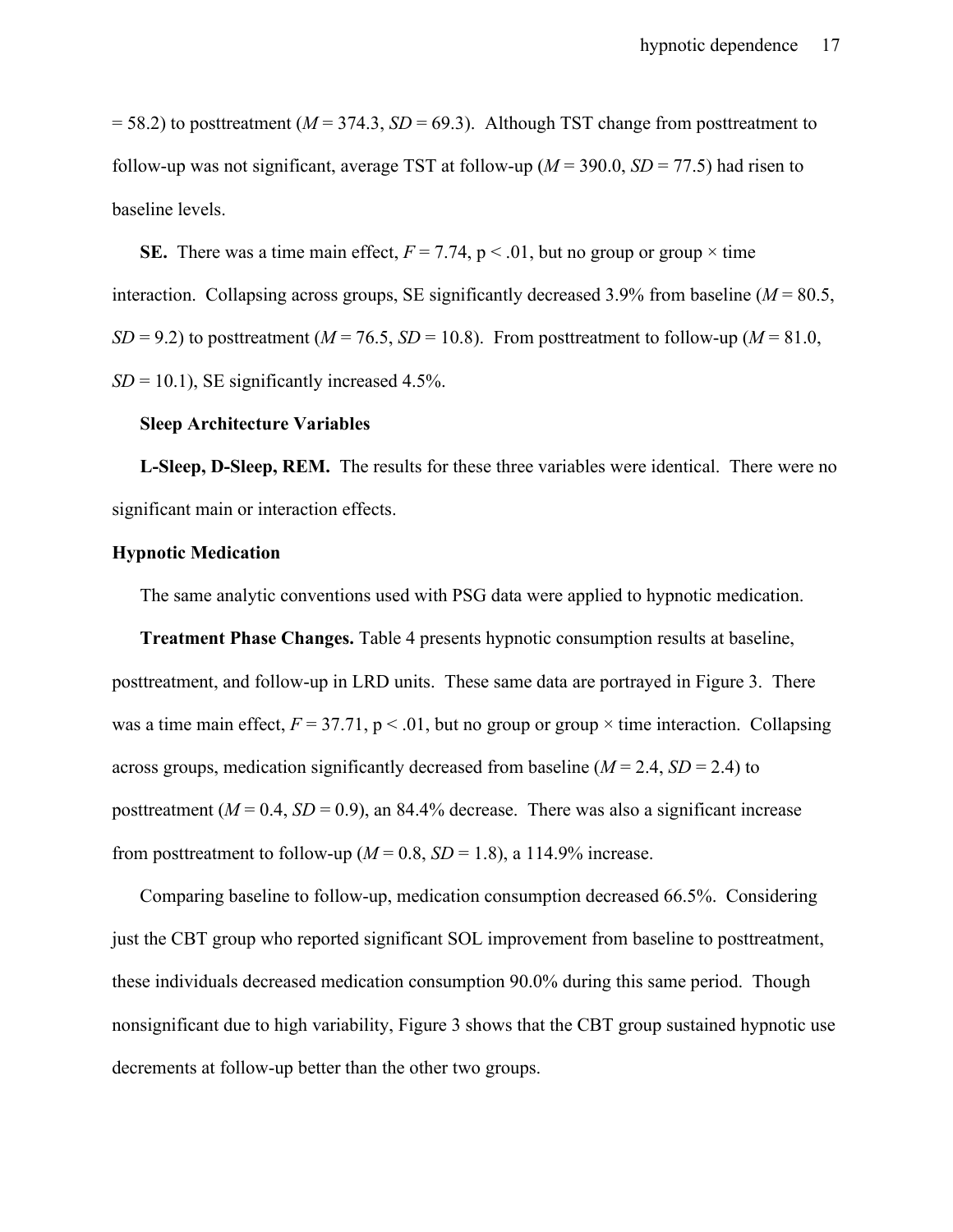At posttreatment, 16 participants were drug free in the CBT group, 14 in the PL group, and 12 in the MED group,  $\chi^2$  (2) = 0.02, *ns*. Jointly, 65.6% of participants were drug free at posttreatment. At follow-up, 12 participants were drug free in the CBT group, 8 in the PL group, and 10 in the MED group,  $\chi^2(2) = 0.04$ , *ns*. Jointly, 48.4% of participants were drug free at follow-up.

**Medication Consumption on PSG Nights.** Table 5 presents hypnotic use in the sleep lab on the two PSG assessment nights at baseline, posttreatment, and follow-up in LRD units, and these data parallel those of home use. There was a time main effect,  $F = 51.88$ ,  $p < .01$ , but no group or group  $\times$  time interaction. Collapsing across groups, medication significantly decreased from baseline ( $M = 2.8$ ,  $SD = 2.4$ ) to posttreatment ( $M = 0.3$ ,  $SD = 0.7$ ), a 91.0% decrease. Change from posttreatment to follow-up ( $M = 0.4$ ,  $SD = 1.5$ , a 73.1% increase) was nonsignificant. Comparing baseline to follow-up, medication consumption decreased 84.4%.

#### **Daytime Functioning**

The same analytic conventions used with PSG data were applied to the daytime functioning variables.

Phase by group results for the six daytime functioning variables are presented in Table 6. There was a significant time main effect, but no group or group  $\times$  time interaction for GDS ( $F =$ 3.33,  $p < .05$ ), STAI ( $F = 5.77$ ,  $p < .01$ ), and BWSQ2 ( $F = 3.57$ ,  $p < .05$ ). Collapsing across groups, there was significant improvement from baseline to posttreatment, but no change from posttreatment to follow-up.

There were significant time and group main effects, but no group  $\times$  time interaction for IIS  $(F = 12.83, p \le 0.01$  and  $F = 4.90, p \le 0.01$ , respectively) and FSS ( $F = 10.33, p \le 0.01$  and  $F = 4.76$ , *p* < .01, respectively). In both cases, there was significant improvement from baseline to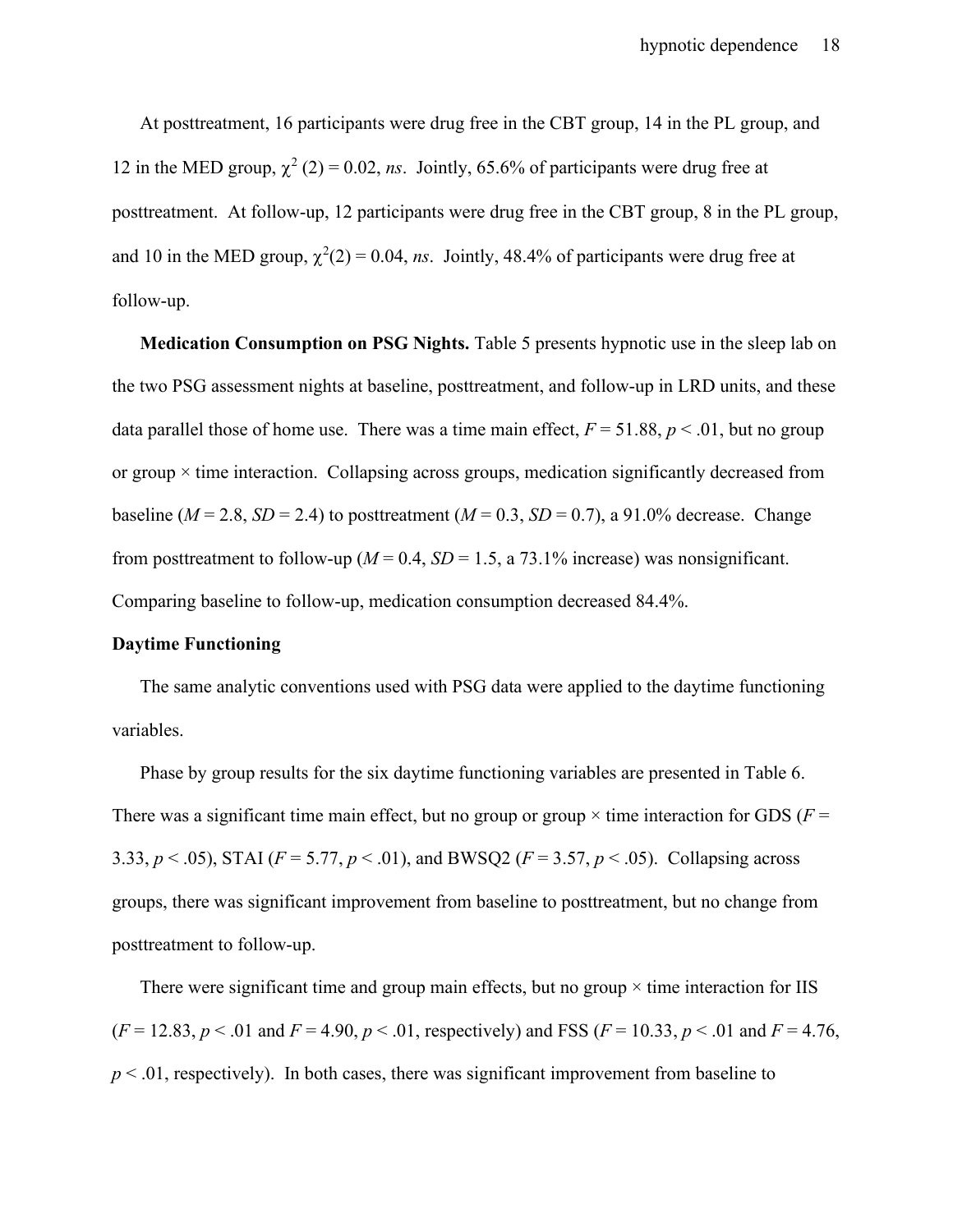posttreatment, but no change from posttreatment to follow-up. Also, MED were more impaired than PL. ESS produced no significant results.

Nearly all means in Table 6 are nonpathological. Exceptions are baseline STAI in the CBT (37.4) and MED (37.6) groups and baseline IIS in the MED group (129.9). There are constrained limits to improvement within the subclinical range.

#### **Treatment Implementation**

**Delivery.** Therapy tapes revealed mean accuracy of 97.3% (*SD* = 2.6) in delivering CBT, 96.1% ( $SD = 4.3$ ) in PL, and 95.8% ( $SD = 12.8$ ) in MED. There was no significant difference between groups,  $F(2, 60) = 0.24$ .

**Receipt.** We evaluated two of three components within the CBT condition. Participants averaged 8.8  $(SD = 1.2)$  responses correct on the 10 question stimulus control quiz, 88.0% correct. In the once weekly treatment session inductions, pre-post relaxation ratings significantly increased 2.5 (*SD* = 0.9) points on the 10 point scale,  $t(21) = 12.45$ ,  $p < .01$ , and significant prepost heart rate mean decrease was 3.9 ( $SD = 4.7$ ) beats per minute,  $t(21) = 3.91$ ,  $p < .01$ . Within the MED condition, participants averaged  $4.7$  (*SD* = 0.6) responses correct on the 5 question medication withdrawal quiz, 93.3% correct.

**Enactment.** We evaluated the three components within the CBT condition. Participants averaged 5.7  $(SD = 0.3)$  correct responses out of the 6 point stimulus control home practice prescription, 95.6% correct home enactment. Participants averaged 11.4 relaxation practices a week of the 13 home practices prescribed, 87.6% correct home enactment. Other measures of home relaxation enactment were 119.8 minutes of relaxation practice a week (out of 130 prescribed), significant increase of 2.0 ( $SD = 0.9$ ) relaxation rating points per practice on the 10 point scale,  $t(21) = 10.77$ ,  $p < .01$ ), and significant pre-post heart rate mean decrease of 3.1 (*SD* =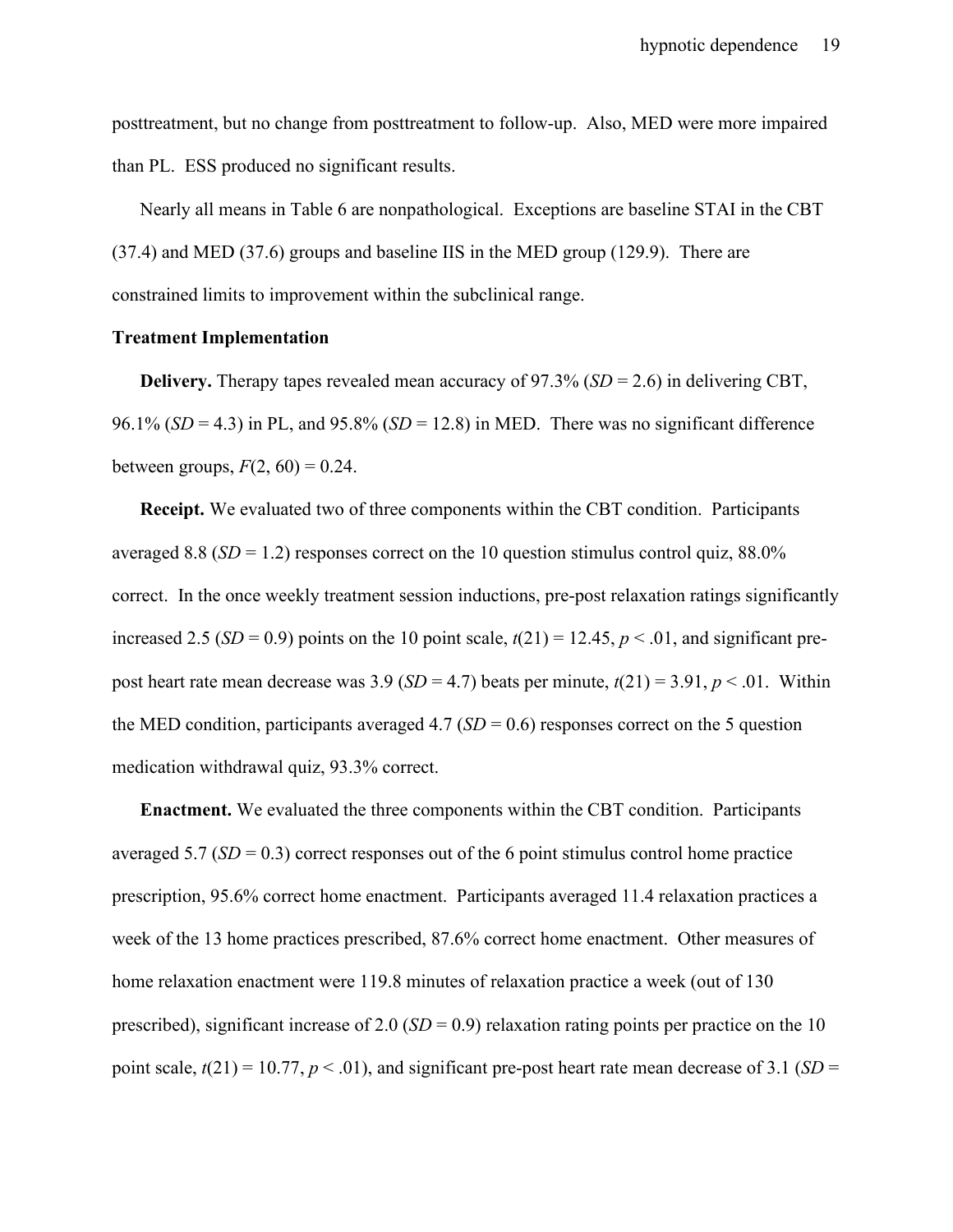2.6) beats per minute,  $t(21) = 5.54$ ,  $p < .01$ .

#### **Treatment Credibility**

We compared CBT and PL on the four, 10-point credibility questions of logical treatment (CBT  $M = 8.0$ ,  $SD = 1.2$ ; PL  $M = 7.7$ ,  $SD = 2.0$ ), therapist likability (CBT  $M = 9.4$ ,  $SD = 0.9$ ; PL  $M = 9.7$ ,  $SD = 0.7$ ), confidence in treatment (CBT  $M = 7.8$ ,  $SD = 1.7$ ; PL  $M = 7.6$ ,  $SD = 1.8$ ), and recommend to friend (CBT  $M = 8.4$ ,  $SD = 1.3$ ; PL  $M = 8.4$ ,  $SD = 1.7$ ). All *t*-tests were nonsignificant.

The same credibility questions were posed for the drug withdrawal part of all three treatments. All four ANOVAs were significant, and only significant post hoc comparisons will be reported. On logical treatment, MED  $(M = 7.3, SD = 1.9)$  was significantly lower than either CBT ( $M = 9.1$ ,  $SD = 1.5$ ) or PL ( $M = 9.3$ ,  $SD = 1.1$ ). On therapist likability, MED ( $M = 9.4$ , SD)  $= 1.0$ ) was significantly lower than PL ( $M = 9.9$ ,  $SD = 0.3$ ). On confidence in treatment, MED  $(M = 7.1, SD = 1.8)$  was significantly lower than either CBT  $(M = 8.4, SD = 1.5)$  or PL  $(M = 8.4,$ *SD* = 1.6). On recommend to friend, MED ( $M = 7.9$ , *SD* = 2.4) was significantly lower than either CBT ( $M = 9.2$ ,  $SD = 1.3$ ) or PL ( $M = 9.5$ ,  $SD = 1.0$ ).

**Summary Observation.** CBT and PL both earned high credibility evaluations and were not significantly different from each other. When drug withdrawal was presented as a unitary treatment, it had significantly less credibility than when it was joined with a psychological treatment.

#### **Discussion**

Scheduled gradual drug withdrawal secured substantial hypnotic reduction at posttreatment and follow-up with our primarily older adult sample. If tapering was supplemented with CBT, incremental SOL self-reported sleep benefits accrued at posttreatment and were maintained to 1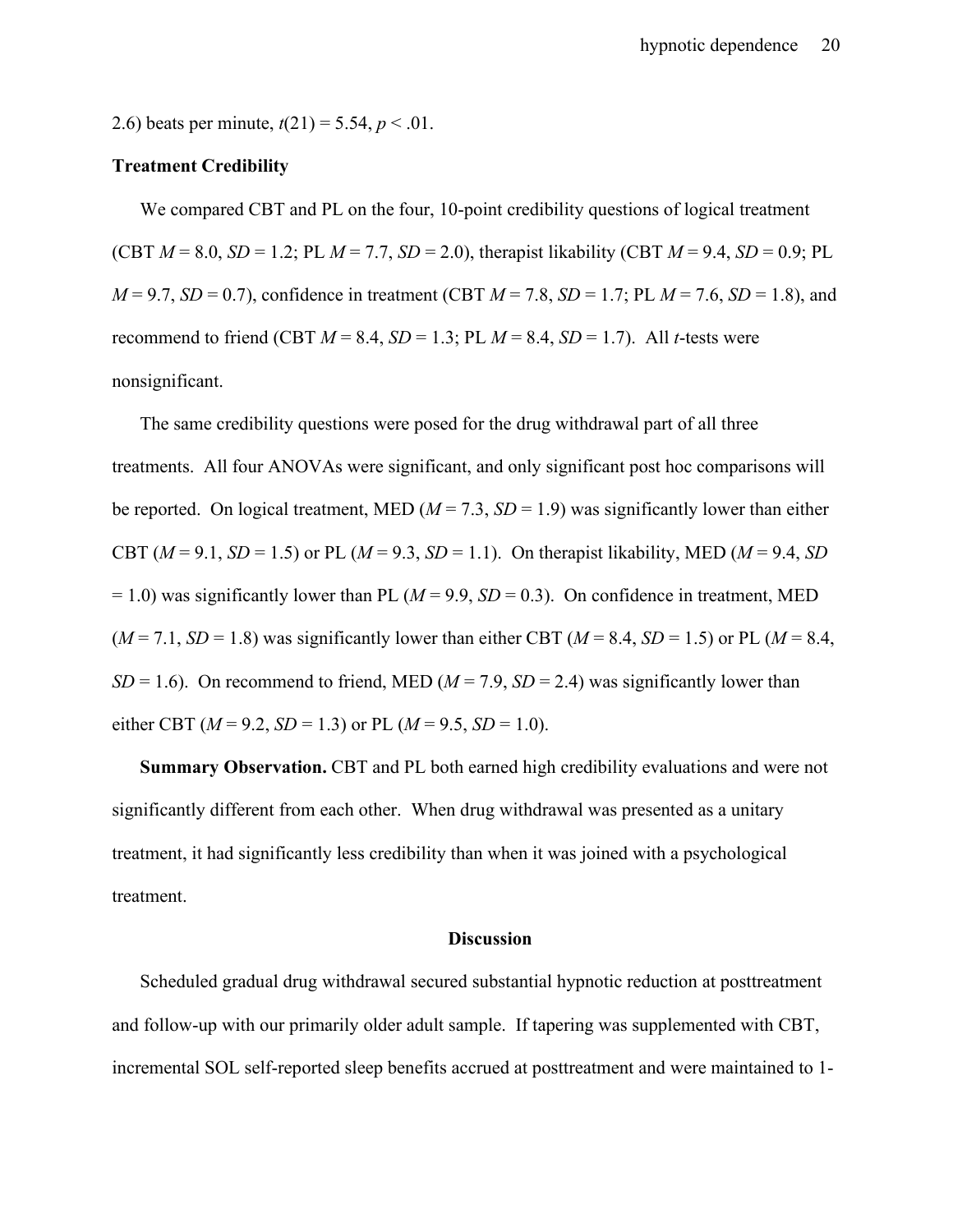year follow-up. By follow-up, all groups converged for self-reported sleep gains. Only small changes in PSG sleep were observed. There was no evidence of daytime functioning withdrawal side-effects. To the contrary, besides sleep gains, improved daytime functioning was attained on a range of attributes. On a number of sleep and daytime functioning dependent variables, it is noteworthy that the performance of the MED arm approached that of the CBT group.

Methodological controls serve to clarify and strengthen conclusions. Tracking the path of the treatment (treatment implementation of the independent variable) from the integrity of its presentation (delivery), to its mastery by the participant (receipt), and to its home adherence (enactment) confirmed that the treatment we intended to test was tested. Satisfactory assessment of the three aspects of treatment implementation confers elevated confidence that outcome may be attributed to treatment (Lichstein et al., 1994). Similarly, there were no significant differences between the CBT and PL groups on the four credibility dimensions. This established the utility of the PL group in controlling for the influence of such potent factors as expectancy (Greenberg, Constantino, & Bruce, 2006) and therapeutic alliance (Horvath, Del Re, Fluckiger, & Symonds, 2011).

CBT promoted sleep gains but not statistically significant hypnotic withdrawal, except for trends at follow-up seen in Figure 3, and prior research has reported similar results (Belleville et al., 2007; Kirmil-Gray et al., 1985; Lichstein et al., 1999; Morin et al., 2004; Riedel et al., 1998). All conditions attained sizeable self-reported drug reduction by posttreatment that slipped somewhat by 1-year follow-up, the largest regression occurring in the PL and MED groups. Booster sessions placed during the follow-up period may have helped sustain hypnotic gains. Observed hypnotic consumption on PSG nights, verified by drug screens, was even greater than home-based logs. However, these results do not necessarily imply broad generalizability. The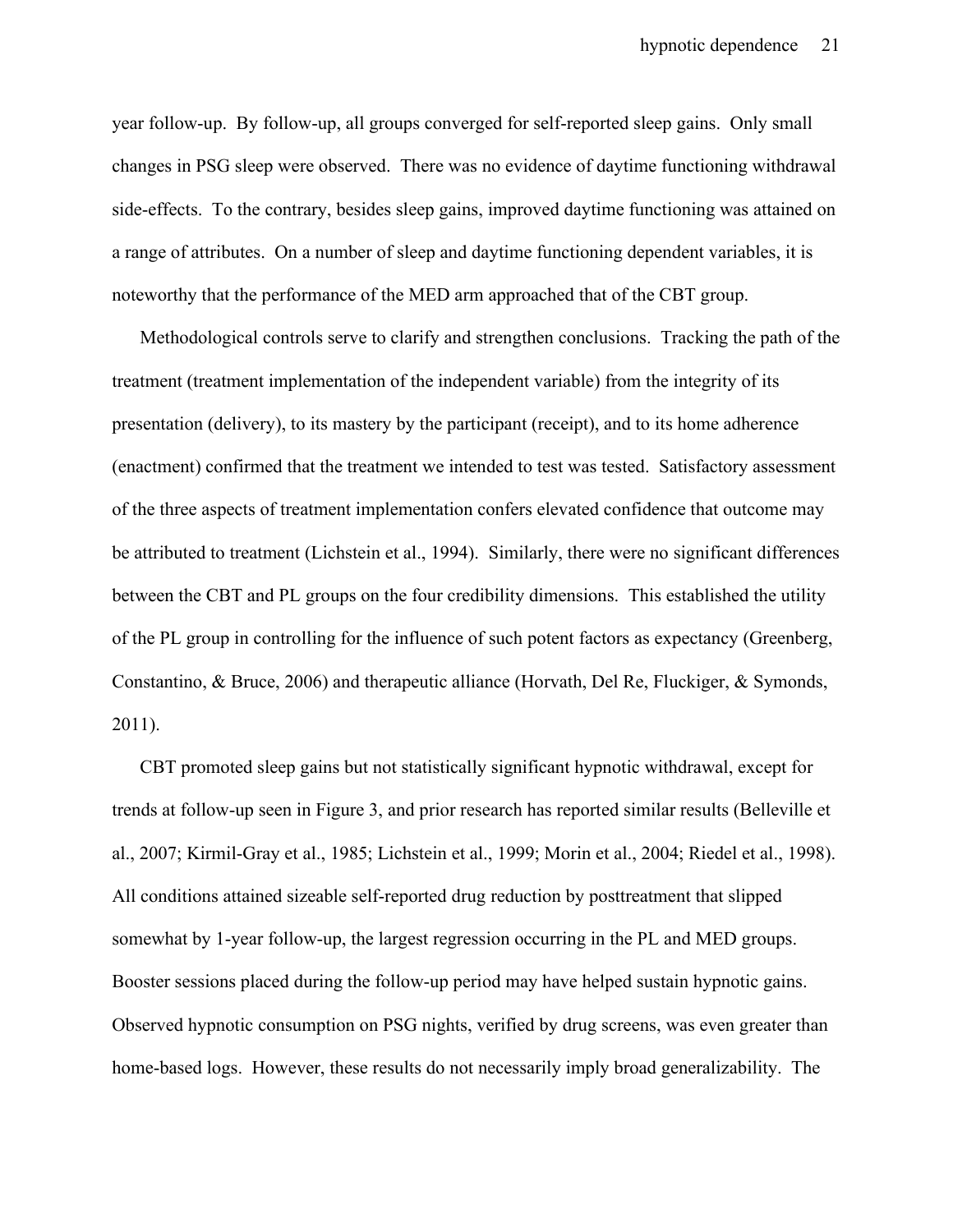people who volunteered for this study were aware of its drug withdrawal aim and embraced this goal. There is a self-selection bias in any treatment study, and undoubtedly, the population of hypnotic-dependent people represents a range of receptivity to the current approach.

SOL only in the CBT group showed significant sleep diary improvement from baseline to posttreatment, but all groups on all measures trended to improvement at posttreatment and follow-up. The singular sleep improvement observed in CBT cannot be attributed to placebo, social influence, or time because these factors were controlled for in the two comparison groups.

But what are we to make of significant main effects for sleep diary WASO, TST, SE, and SQ at posttreatment and continuing to follow-up? The case of the MED condition is particularly provocative, keeping in mind that this group received drug tapering unaccompanied by either well established or placebo intervention, and improved subjective sleep was coincident with substantial hypnotic decrement. This outcome merits emphasis: removal of a therapeutic agent was accompanied by either no sleep change or improvement, a finding commonly reported in the hypnotic management literature (Belleville et al., 2007; Lichstein et al., 1999; Morin et al., 2004; Riedel et al., 1998). Further, the MED group had significantly lower rated credibility than drug weaning in the context of CBT or PL, predicting an attenuated MED treatment response. Two default explanations survive the methodological configuration of this study: chronic hypnotic use with concomitant resumptive insomnia is therapeutically inert, or even worse, under these conditions hypnotics are an impediment to good sleep.

CBT studies with or without hypnotic withdrawal often observe dampened PSG effects in the presence of more dynamic sleep diary change (Morin et al., 2004; Morin et al., 2009), as we found herein. There were no significant sleep stage effects, which again speaks to the absence of REM or deep sleep drug withdrawal rebound. Significant, but modest, decreases in SE and TST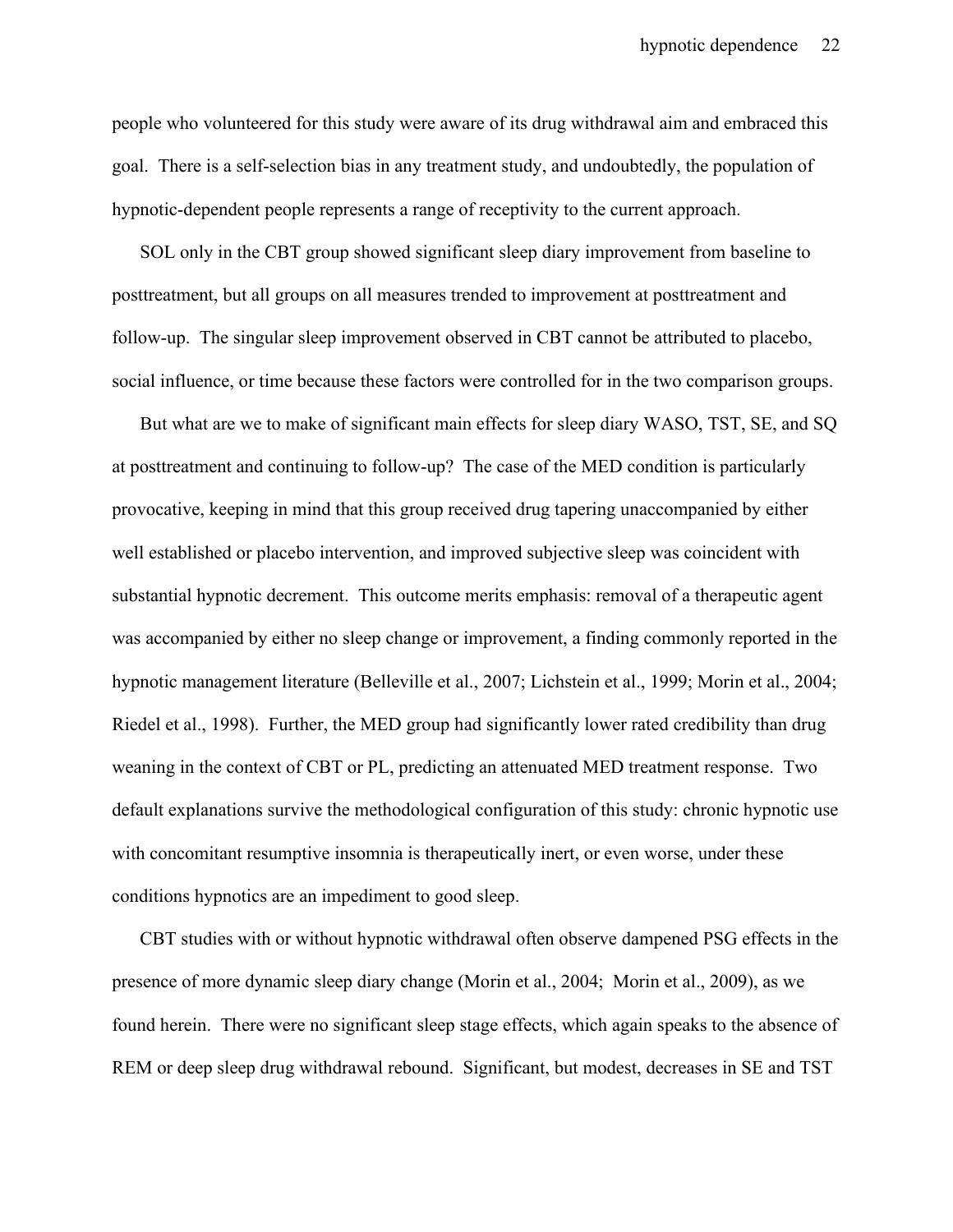did occur at posttreatment, but these returned to baseline levels at follow-up. We should not be surprised that PSG and sleep diaries return different results: they are measuring different phenomena by different methods. Sleep diaries sample seven times the number of nights than PSG (in the present study), in the natural environment, relying on perception rather than physiology. Both tap important, but only partly overlapping dimensions of sleep experience.

Though treatment did not directly target daytime functioning, we did observe collateral improvement in this domain, but no negative effects that might have been associated with drug withdrawal. Collapsing across groups, depression (GDS), anxiety (STAI), withdrawal sideeffects (BWSQ2), insomnia impact (IIS), and fatigue (FSS) all improved over time. Adopting the same reasoning applied to interpreting sleep effects in the MED condition, we cannot rule out improved daytime functioning derived from drug withdrawal.

Consistent with the current results, there is no evidence for an age effect in withdrawing hypnotics. Studies of mixed age samples (Belleville et al., 2007; Lichstein et al., 1999; Taylor et al., 2010) and older adults (Lichstein & Johnson, 1993; Morgan et al., 2003; Morin et al., 2004) have garnered positive outcomes with respect to sleep and withdrawal success.

This study was probably under powered. A randomized clinical trial with three arms would be enhanced by an N larger than 70. The outcome was populated by many nonsignificant trends favoring the CBT group. Future researchers in this area should heed this caution.

The present study complements a growing body of literature on psychological management of hypnotic-dependent insomnia. The following observations are well-documented based on the current and past studies: the slow pace of drug withdrawal is salient, solitary drug withdrawal is unlikely to have deleterious effects on sleep or daytime functioning and these domains may profit, adding CBT for insomnia to drug withdrawal summons subjective sleep improvement,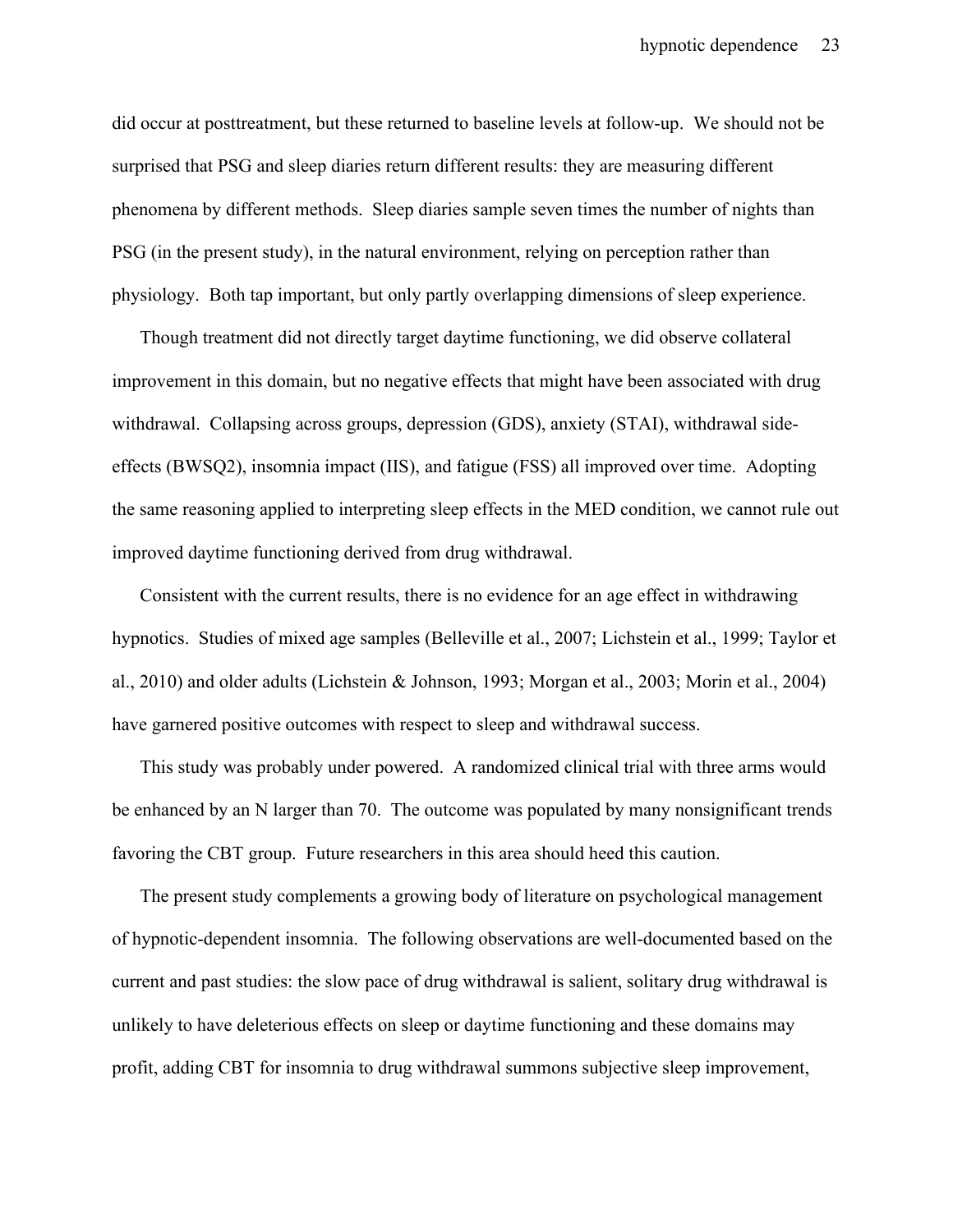and sleep gains and hypnotic reduction are well-maintained over time. Future research should consider the following. First, careful research on the sequence of CBT and drug withdrawal has not been conducted. It is not known if therapeutic potency varies when CBT precedes, cooccurs, or follows tapering. Second, many different tapering schedules have been used in our lab across studies and by others. Research has not determined the characteristics of the optimal drug withdrawal schedule. Third, there is little research on the relative difficulty of withdrawing different sedative/hypnotics and how these drugs interact with CBT for insomnia. It may be useful for health care providers to know which drugs are most resistant to weaning.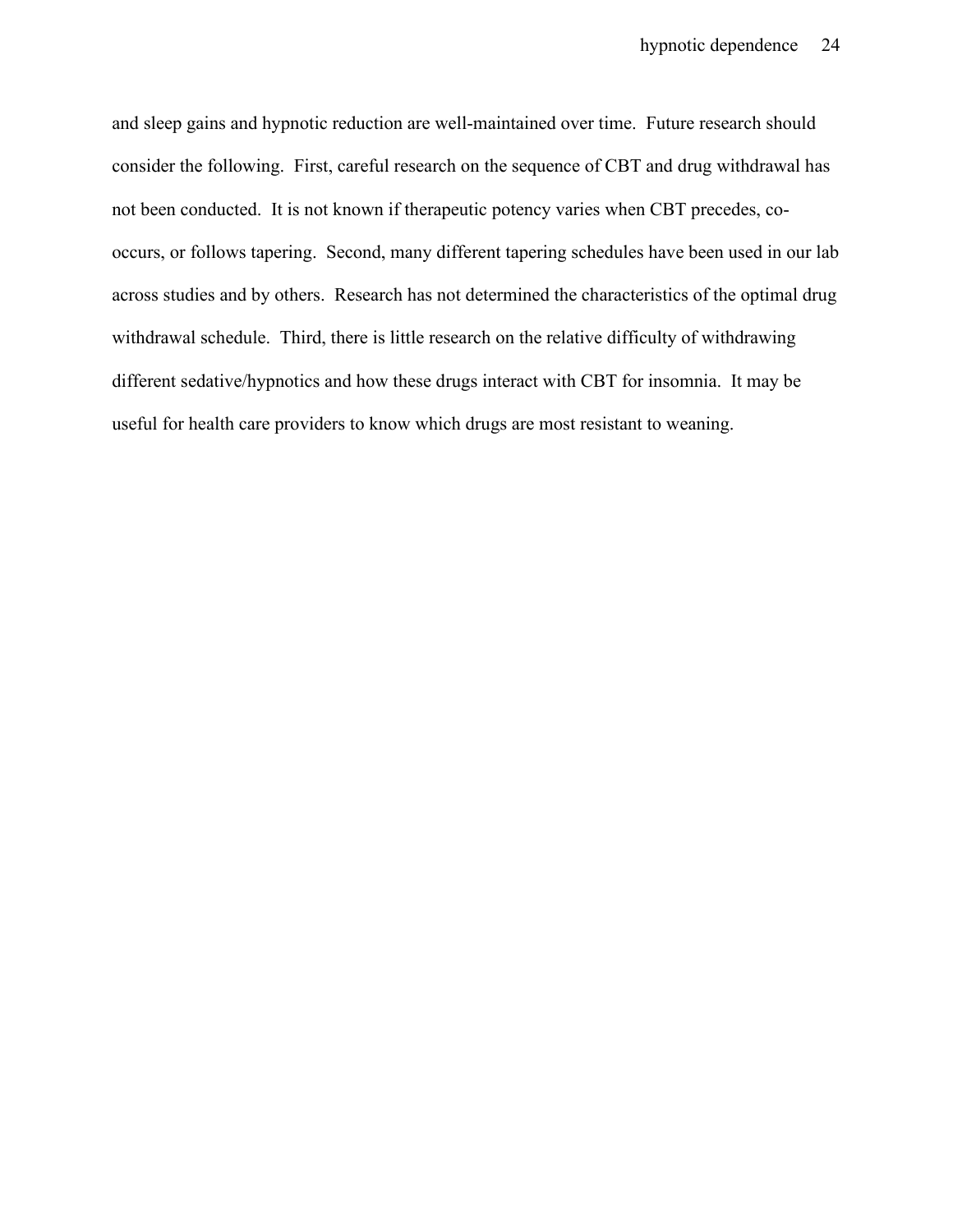#### **References**

- Agnew, H. W., Jr., Webb, W. B., & Williams, R. L. (1966). The first night effect: An EEG study of sleep. *Psychophysiology, 2*, 263-266.
- American Psychiatric Association (1994). *Diagnostic and statistical manual of mental disorders* (4th ed.). Washington, DC: Author.
- American Sleep Disorders Association. (1997). *International classification of sleep disorders: Diagnostic and coding manual, revised*. Rochester, MN: Author.
- Ashton, H. (1994). Guidelines for the rational use of benzodiazepines: When and what to use. *Drugs, 48,* 25-40.
- Baillargeon, L., Landreville, P., Verreault, R., Beauchemin, J. P., Grégoire, J. P., & Morin, C. M. (2003). Discontinuation of benzodiazepines among older insomniac adults treated with cognitive-behavioural therapy combined with gradual tapering: a randomized trial. *Canadian Medical Association Journal, 169*, 1015-1020.
- Balkrishnan, R., Rasu, R. S., & Rajagopalan, R. (2005). Physician and patient determinants of pharmacologic treatment of sleep difficulties in outpatient settings in the United States. *Sleep, 28*, 715-719.
- Belleville, G., Guay, C., Guay, B., & Morin, C. M. (2007). Hypnotic taper with or without selfhelp treatment of insomnia: A randomized clinical trial. *Journal of Consulting and Clinical Psychology, 75*, 325-335.
- Bootzin, R. R., & Epstein, D. R. (2000). Stimulus control. In K. L. Lichstein & C. M. Morin (Eds.), *Treatment of late-life insomnia* (pp. 167-184). Thousand Oaks, CA: Sage.
- Borkovec, T. D., & Nau, S. D. (1972). Credibility of analogue therapy rationales. *Journal of Behavior Therapy and Experimental Psychiatry, 3*, 257-260.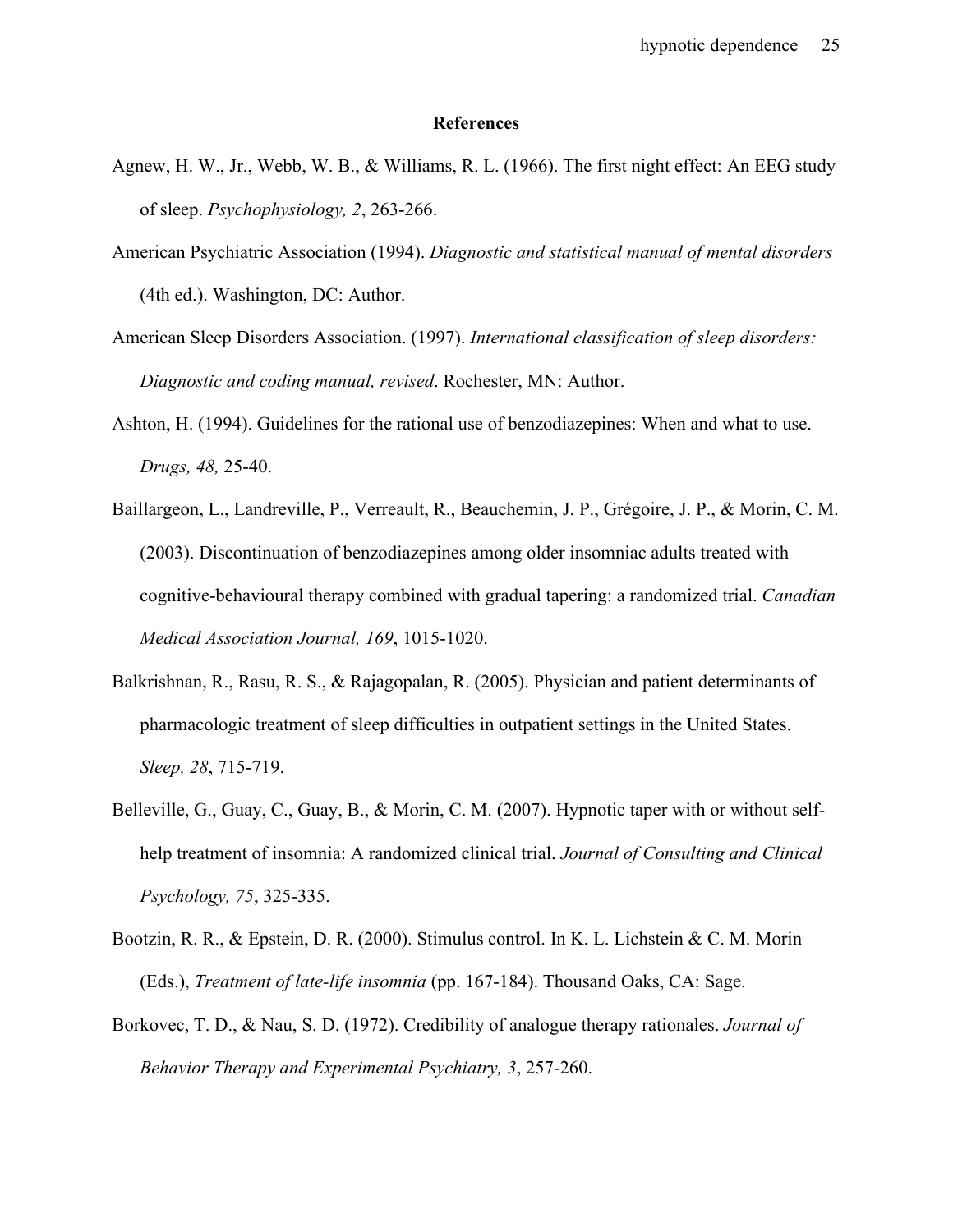- Brodman, K., Erdmann, A. J., Jr., Wolff, H. G., & Miskovitz, P. F. (1986). *Manual: Cornell Medical Index*. New York: Cornell University Medical College.
- Buscemi, N., Vandermeer, B., Friesen, C., Bialy, L., Tubman, M., Ospina, M., Klassen, T. P., & Witmans, M. (2007). The efficacy and safety of drug treatments for chronic insomnia in adults: A meta-analysis of RCTs. *Journal of General Internal Medicine, 22*, 1335-1350.
- Espie, C. A., Lindsay, W. R., & Brooks, D. N. (1988). Substituting behavioural treatment for drugs in the treatment of insomnia: An exploratory study. *Journal of Behavior Therapy and Experimental Psychiatry, 19*, 51-56.
- First, M. B., Gibbon, M., Spitzer, R. L., Williams, J. B. W., & Benjamin, L. (1997). *Structured Clinical Interview for DSM-IV Axis II Personality Disorders*. Washington, DC: American Psychiatric Press.
- First, M. B., Spitzer, R. L., Gibbon, M., & Williams, J. B. W. (1997). *Structured Clinical Interview for DSM-IV Axis I Disorders*. Washington, DC: American Psychiatric Press.
- Foley, D. J., Monjan, A. A., Brown, S. L., Simonsick, E. M., Wallace, R. B., & Blazer, D. G. (1995). Sleep complaints among elderly persons: An epidemiologic study of three communities. *Sleep, 18,* 425-432.
- Folstein, M. F., Folstein, S. E., & McHugh, P. R. (1975). "Mini-Mental State": A practical method for grading the cognitive state of patients for the clinician. *Journal of Psychiatric Research, 12,* 189-198.
- Greenberg, R. P., Constantino, M. J., & Bruce, N. (2006). Are patient expectations still relevant for psychotherapy process and outcome? *Clinical Psychology Review, 26*, 657-678.
- Greenblatt, D. J., Harmatz, J. S., Zinny, M. A., & Shader, R. I. (1987). Effect of gradual withdrawal on the rebound sleep disorder after discontinuation of triazolam. *New England*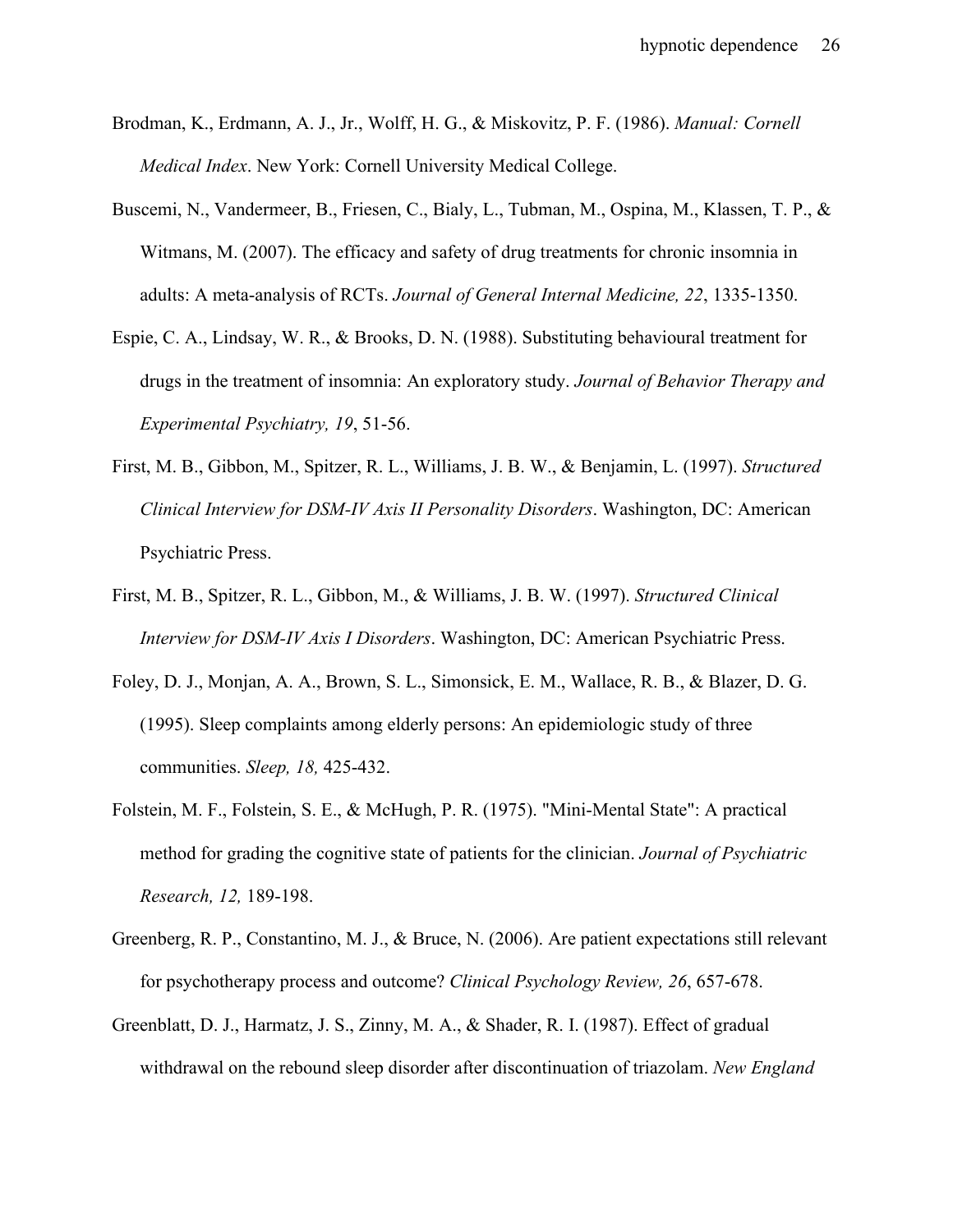*Journal of Medicine, 317,* 722-728.

- Guilleminault, C. (1990). Benzodiazepines, breathing, and sleep. *American Journal of Medicine, 88*(Suppl. 3A), 25S-28S.
- Hauri, P. J., Percy, L., Hellekson, C., Hartmann, E., & Russ, D. (1982). The treatment of psychophysiologic insomnia with biofeedback: A replication study. *Biofeedback and Self-Regulation, 7*, 223-235.
- Hoelscher, T. J., Ware, J. C., & Bond, T. (1993). Initial validation of the insomnia impact scale. *Sleep Research, 22,* 149.
- Horvath, A. O., Del Re, A. C., Fluckiger, C., & Symonds, D. (2011). Alliance in individual psychotherapy. *Psychotherapy, 48*, 9-16.
- Institute of Medicine. (1979). *Sleeping pills, insomnia, and medical practice*. Washington, DC: National Academy of Sciences.
- Johns, M. W. (1991). A new method for measuring daytime sleepiness: The Epworth sleepiness scale. *Sleep, 14,* 540-545.
- Kirmil-Gray, K., Eagleston, J. R., Thoresen, C. E., & Zarcone, V. P., Jr. (1985). Brief consultation and stress management treatments for drug-dependent insomnia: Effects on sleep quality, self-efficacy, and daytime stress. *Journal of Behavioral Medicine, 8,* 79-99.
- Krupp, L. B., LaRocca, N. G., Muir-Nash, J., & Steinberg, A. D. (1989). The Fatigue Severity Scale: Application to patients with multiple sclerosis and systemic lupus erythematosus. *Archives of Neurology, 46,* 1121-1123.
- Licata, S. C., & Rowlett, J. K. (2008). Abuse and dependence liability of benzodiazepine-type drugs: GABA(A) receptor modulation and beyond. *Pharmacology, Biochemistry and Behavior, 90*, 74-89.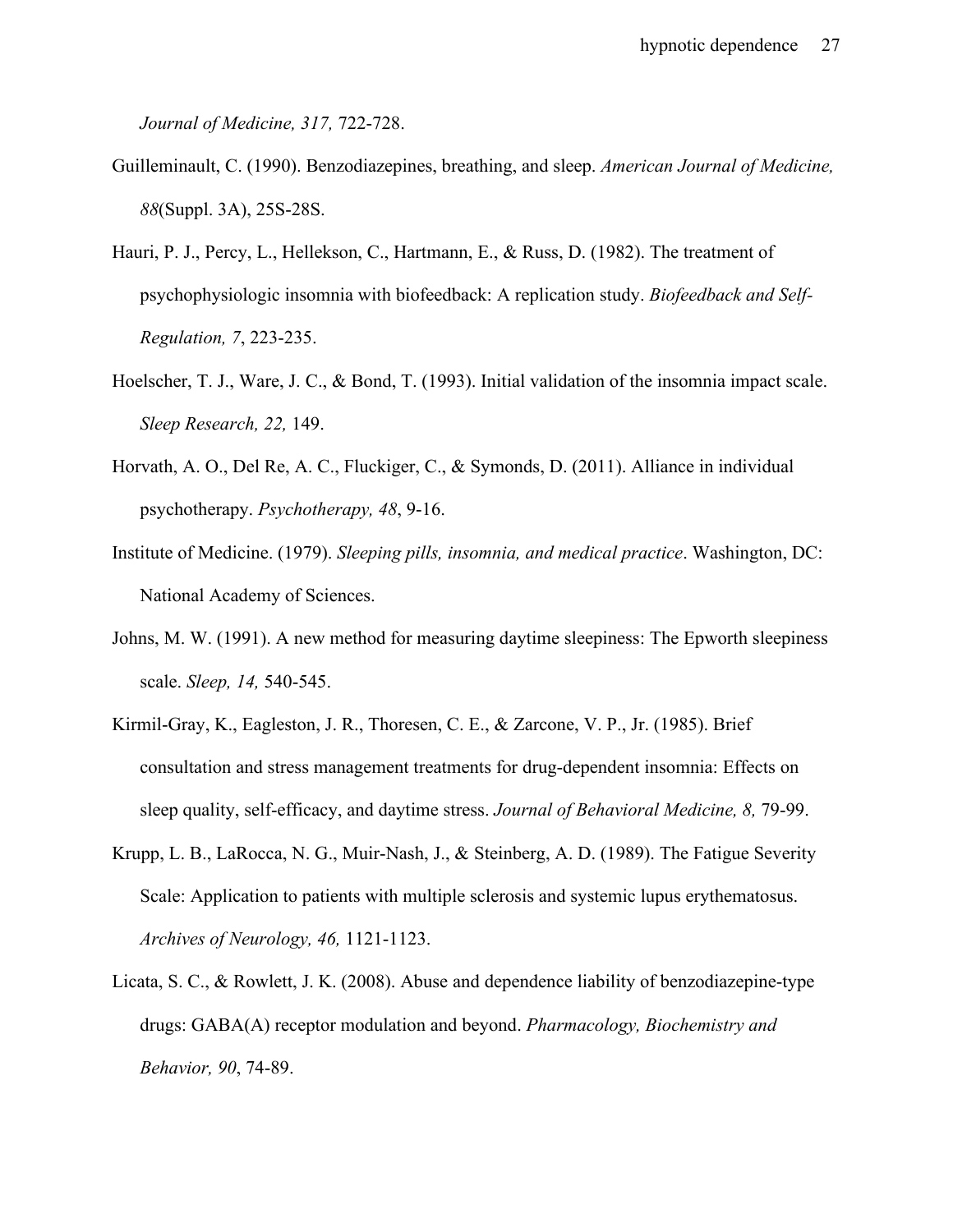- Lichstein, K. L. (2000). Relaxation. In K. L. Lichstein & C. M. Morin (Eds.), *Treatment of latelife insomnia* (pp. 185-206). Thousand Oaks, CA: Sage.
- Lichstein, K. L., Durrence, H. H., Riedel, B. W., Taylor, D. J., & Bush, A. J. (2004). *Epidemiology of sleep: Age, gender, and ethnicity*. Mahwah, NJ: Erlbaum.
- Lichstein, K. L., Durrence, H. H., Taylor, D. J., Bush, A. J., & Riedel, B. W. (2003). Quantitative criteria for insomnia. *Behaviour Research and Therapy, 41*, 427-445.
- Lichstein, K. L., & Johnson, R. S. (1993). Relaxation for insomnia and hypnotic medication use in older women. *Psychology and Aging, 8,* 103-111.
- Lichstein, K. L., Peterson, B. A., Riedel, B. W., Means, M. K., Epperson, M. T., & Aguillard, R. N. (1999). Relaxation to assist sleep medication withdrawal. *Behavior Modification, 23*, 379- 402.
- Lichstein, K. L., Riedel, B. W., & Grieve, R. (1994). Fair tests of clinical trials: A treatment implementation model. *Advances in Behaviour Research and Therapy, 16,* 1-29.
- Moloney, M. E., Konrad, T. R., & Zimmer, C. R. (2011). The medicalization of sleeplessness: A public health concern. *American Journal of Public Health, 101*, 1429-1433.
- Moran, M. G., Thompson, T. L., & Nies, A. S. (1988). Sleep disorders in the elderly. *American Journal of Psychiatry, 145,* 1369-1378.
- Morgan, K., & Clarke, D. (1997). Longitudinal trends in late-life insomnia: Implications for prescribing. *Age and Ageing, 26,* 179-184.
- Morgan, K., Dixon, S., Mathers, N., Thompson, J., & Tomeny, M. (2003). Psychological treatment for insomnia in the management of long-term hypnotic drug use: a pragmatic randomised controlled trial. *British Journal of General Practice, 53*, 923-928.

Morin, C. M., Bastien, C., Guay, B., Radouco-Thomas, M., Leblanc, J., & Vallieres, A. (2004).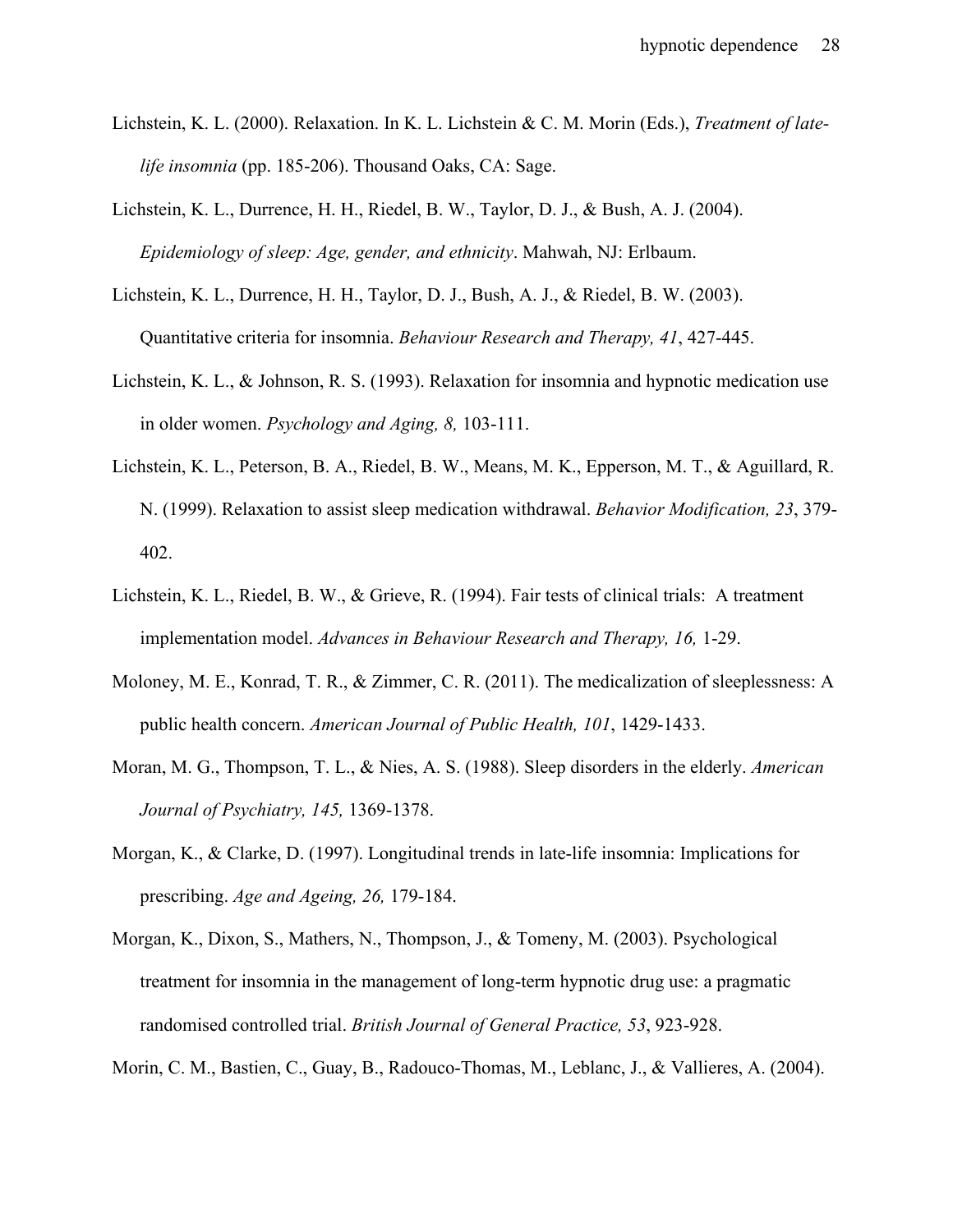Randomized clinical trial of supervised tapering and cognitive behavior therapy to facilitate benzodiazepine discontinuation in older adults with chronic insomnia. *American Journal of Psychiatry, 161*, 332-342.

- Morin, C. M., Bootzin, R. R., Buysse, D. J., Edinger, J. D., Espie, C. A., & Lichstein, K. L. (2006). Psychological and behavioral treatment of insomnia: Update of the recent evidence (1998-2004). *Sleep, 29*, 1398-1414.
- Morin, C. M., Colecchi, C. A., Ling, W. D., & Sood, R. K. (1995). Cognitive behavior therapy to facilitate benzodiazepine discontinuation among hypnotic-dependent patients with insomnia. *Behavior Therapy, 26,* 733-745.
- Morin, C. M., Stone, J., McDonald, K., & Jones, S. (1994). Psychological management of insomnia: A clinical replication series with 100 patients. *Behavior Therapy, 25,* 291-309.
- Morin, C. M., Vallieres, A., Guay, B., Ivers, H., Savard, J., Merette, C., Bastien, C., & Baillargeon, L. (2009). Cognitive behavioral therapy, singly and combined with medication, for persistent insomnia: A randomized controlled trial. *Journal of the American Medical Association, 301*, 2005-2015.
- Murden, R. A., McRae, T. D., Kaner, S., & Bucknam, M. E. (1991). Mini-Mental State exam scores vary with education in Blacks and Whites. *Journal of the American Geriatrics Society, 39,* 149-155.
- National Institutes of Health, Consensus Development Conference. (1984). Drugs and insomnia: The use of medications to promote sleep. *Journal of the American Medical Association, 251,* 2410-2414.
- National Institutes of Health. (1991). The treatment of sleep disorders of older people, March 26- 28, 1990. *Sleep, 14,* 169-177.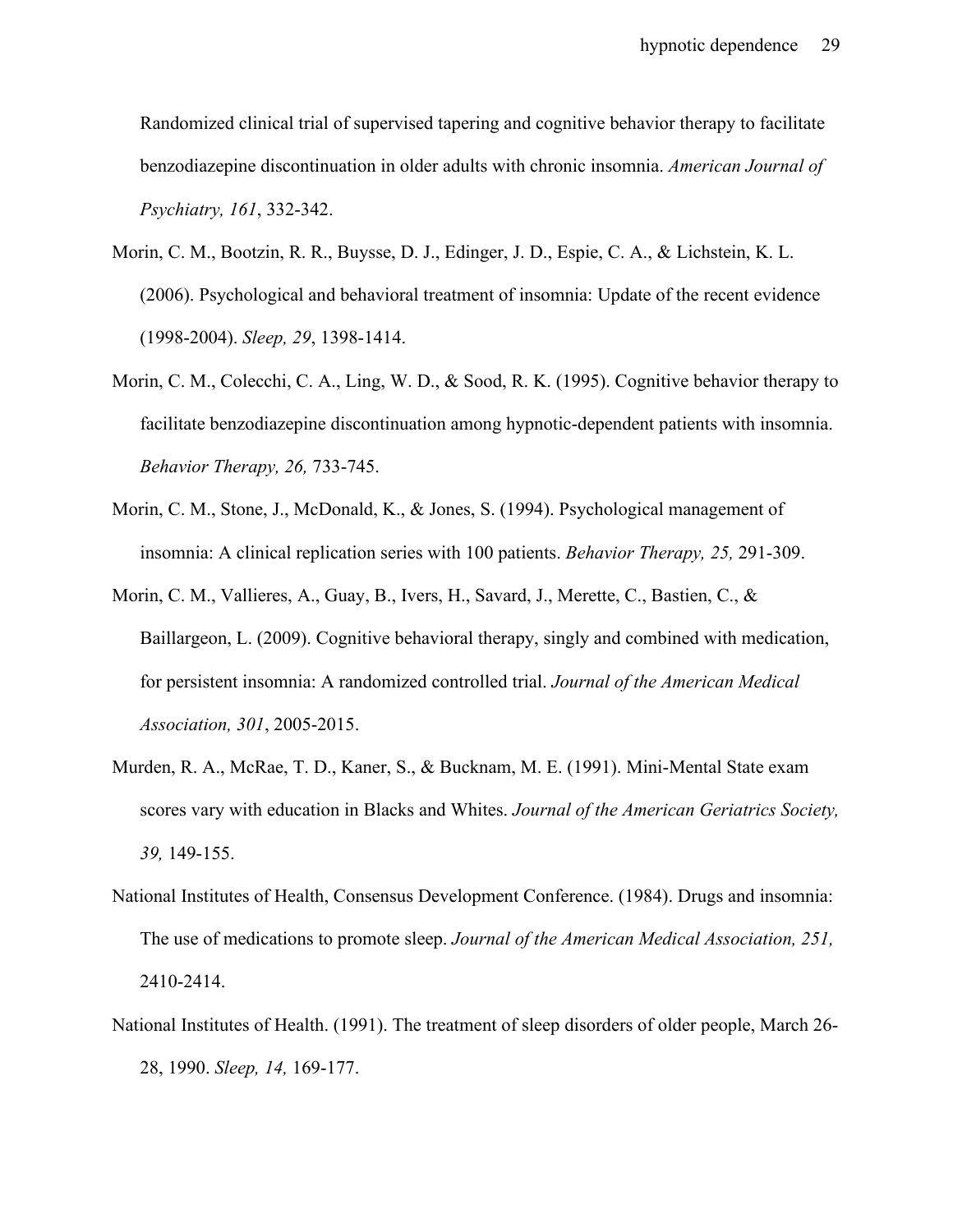- Nicassio, P. M., Boylan, M. B., & McCabe, T. G. (1982). Progressive relaxation, EMG biofeedback and biofeedback placebo in the treatment of sleep-onset insomnia. *British Journal of Medical Psychology, 55*, 159-166.
- Ohayon, M. M. (2002). Epidemiology of insomnia: what we know and what we still need to learn. *Sleep Medicine Reviews, 6*, 97-111.
- Pinheiro, J. & Bates, D. (2008). *nlme: linear and nonlinear mixed-effects models*. (R package version 3.1-88).
- R Development Core Team (2008). R: *A language and environment for statistical computing. R Foundation for Statistical Computing, Vienna, Austria*. ISBN 3-900051-07-0, URL http://www.R-project.org.
- Rechtschaffen, A., & Kales, A. (Eds.). (1968). *A manual of standardized terminology, techniques and scoring system for sleep stages of human participants.* (Public Health Service, NIH Publication No. 204). Washington, DC: U.S. Government Printing Office.
- Riedel, B. W., Lichstein, K. L., Peterson, B. A., Epperson, M. T., Means, M. K., & Aguillard, R. N. (1998). A comparison of the efficacy of stimulus control for medicated and nonmedicated insomniacs. *Behavior Modification, 22,* 3-28.
- Sarkar, D. (2008). *Lattice: Lattice graphics*. (R package version 0.17-6).
- Schneider-Helmert, D. (1988). Why low-dose benzodiazepine-dependent insomniacs can't escape their sleeping pills. *Acta Psychiatrica Scandinavica, 78,* 706-711.
- Shuto, H., Imakyure, O., Matsumoto, J., Egawa, T., Jiang, Y., Hirakawa, M., Kataoka, Y., & Yanagawa, T. (2010). Medication use as a risk factor for inpatient falls in an acute care hospital: A case-crossover study. *British Journal of Clinical Pharmacology, 69*, 535-542.

Spielberger, C. D., Gorsuch, R. L., Lushene, R., Vagg, P. R., & Jacobs, G. A. (1983). *State-Trait*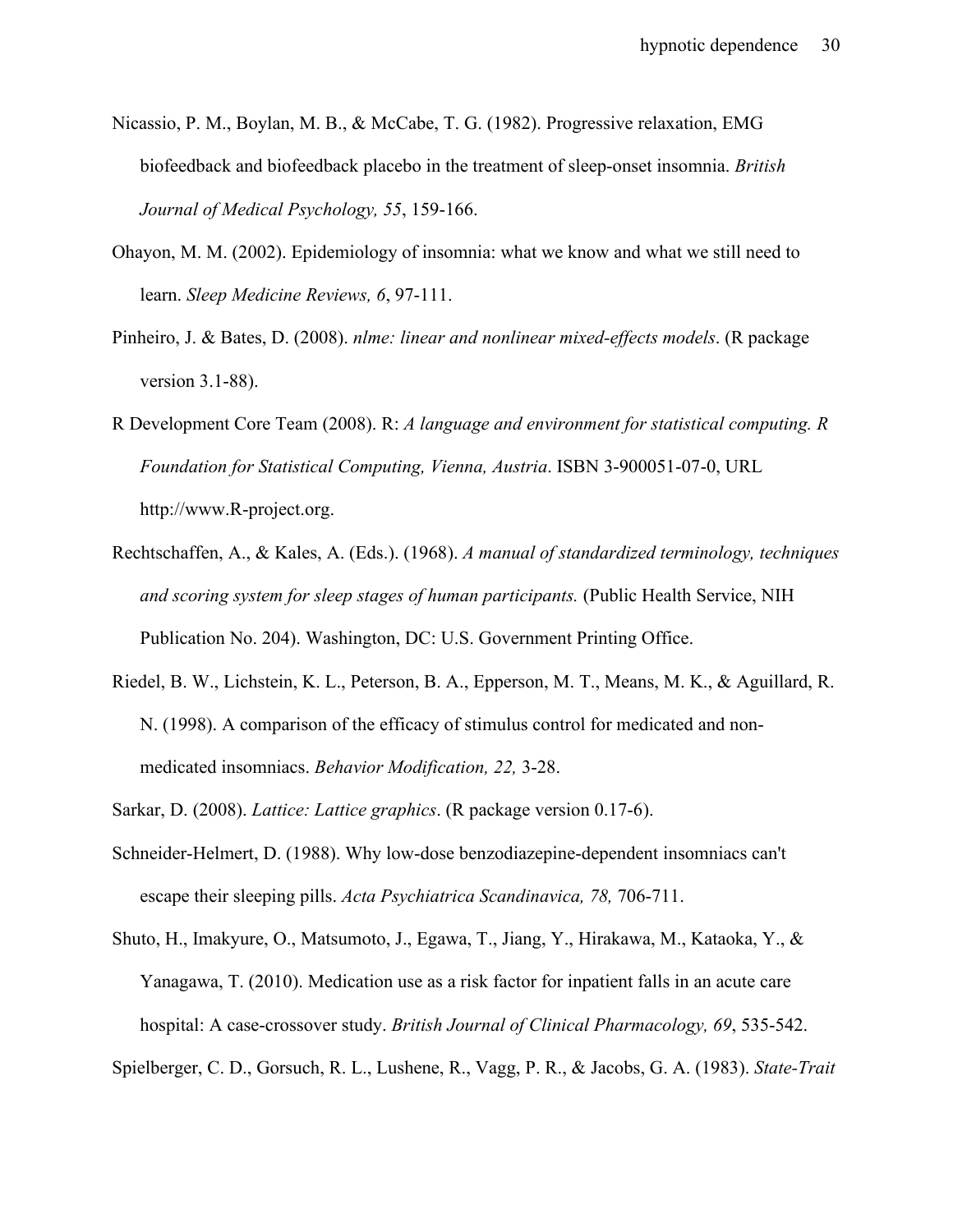*Anxiety Inventory (Form Y).* Palo Alto, CA: Consulting Psychologists Press.

- Stewart, R., Besset, A., Bebbington, P., Brugha, T., Lindesay, J., Jenkins, R., Singleton, N., & Meltzer, H. (2006). Insomnia comorbidity and impact and hypnotic use by age group in a national survey population aged 16 to 74 years. *Sleep, 29*, 1391-1397.
- Taylor, D. J., Schmidt-Nowara, W., Jessop, C. A., & Ahearn, J. (2010). Sleep restriction therapy and hypnotic withdrawal versus sleep hygiene education in hypnotic using patients with insomnia. *Journal of Clinical Sleep Medicine, 6*, 169-175.
- Tyrer, P., Murphy, S., & Riley, P. (1990). The benzodiazepine withdrawal symptom questionnaire. *Journal of Affective Disorders, 19,* 53-61.
- Vermeeren, A., & Coenen, A. M. L. (2011). Effects of the use of hypnotics on cognition. *Progress in Brain Research, 190*, 89-103.
- Verster, J. C., Veldhuijzen, D. S., & Volkerts, E. R. (2004). Residual effects of sleep medication on driving ability. *Sleep Medicine Reviews, 8*, 309-325.
- Wang, P. S., Bohn, R. L., Glynn, R. J., Mogun, H., & Avorn, J. (2001). Zolpidem use and hip fractures in older people. *Journal of the American Geriatrics Society, 49*, 1685-1690.
- Yesavage, J. A., Brink, T. L., Rose, T. L., Lum, O., Huang, V., Adey, M., & Leirer, V. O. (1983). Development and validation of a geriatric depression screening scale: A preliminary report. *Journal of Psychiatric Research, 17,* 37-49.
- Zavesicka, L., Brunovsky, M., Matousek, M., & Sos, P. (2008). Discontinuation of hypnotics during cognitive behavioural therapy for insomnia. *BMC Psychiatry, 8*:80.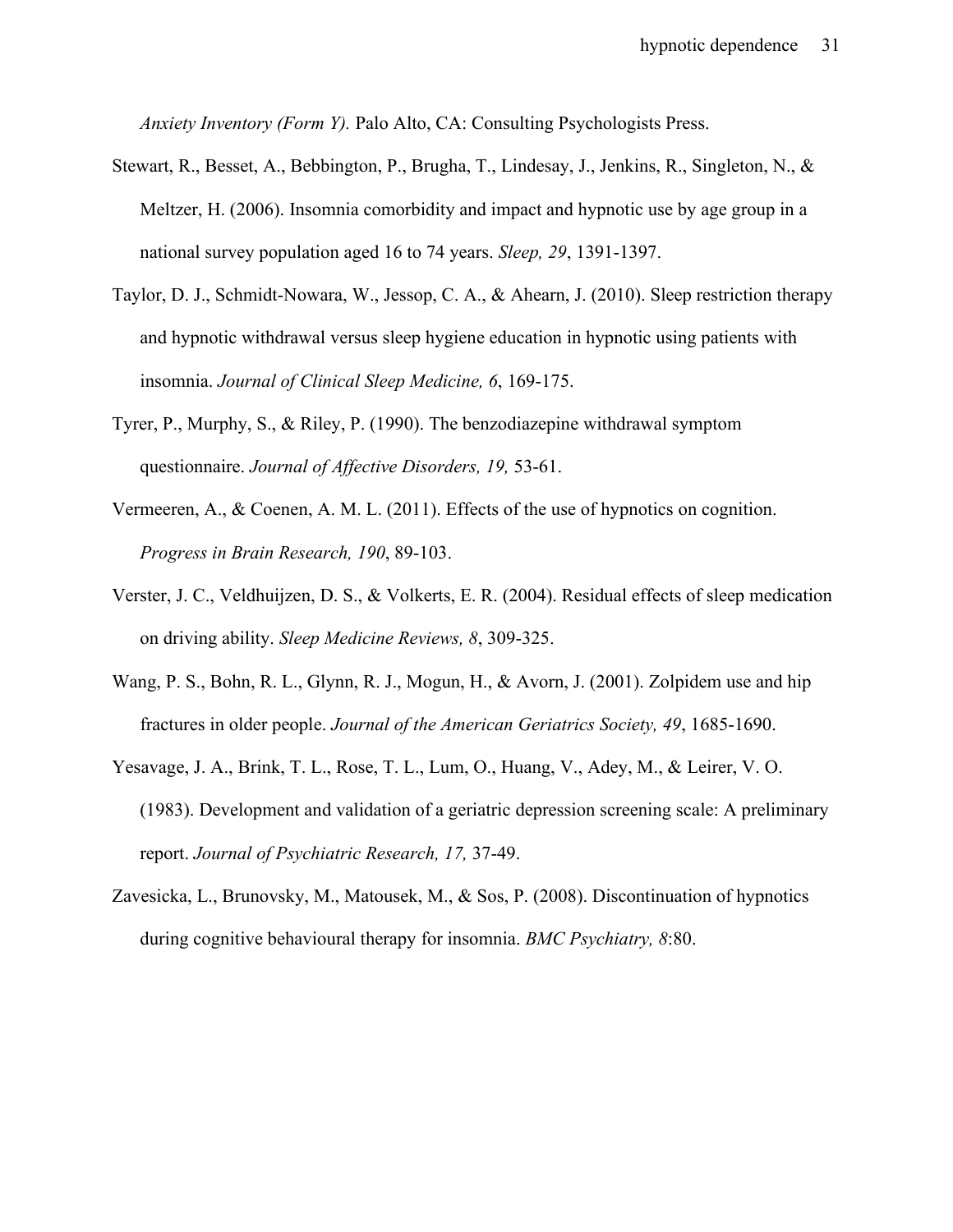|                                | <b>CBT</b>       |           |                  | PL  |                  | <b>MED</b> |
|--------------------------------|------------------|-----------|------------------|-----|------------------|------------|
|                                | $n = 24$         |           | $n = 23$         |     | $n = 23$         |            |
| Gender                         |                  |           |                  |     |                  |            |
| Men                            | 8                |           | 9                |     | 3                |            |
| Women                          | 16               |           | 14               |     | 20               |            |
| Race                           |                  |           |                  |     |                  |            |
| <b>Black</b>                   | 1                |           | $\overline{2}$   |     | 3                |            |
| White                          | 23               |           | 21               |     | 20               |            |
| Insomnia Type <sup>ab</sup>    |                  |           |                  |     |                  |            |
| Onset                          | 11               |           | 8                |     | 5                |            |
| Maintenance                    | 5                |           | 7                |     | 5                |            |
| Terminal                       | $\theta$         |           | $\overline{0}$   |     | 1                |            |
| Mixed                          | 3                |           | 3                |     | 3                |            |
| Combined                       | 3                |           | 5                |     | 9                |            |
|                                |                  |           |                  |     |                  |            |
|                                | $\boldsymbol{M}$ | <b>SD</b> | $\boldsymbol{M}$ | SD  | $\boldsymbol{M}$ | <b>SD</b>  |
| Age                            | 64.2             | 8.2       | 63.5             | 7.4 | 62.8             | 10.0       |
| <b>Yrs Education</b>           | 14.7             | 2.5       | 15.0             | 2.1 | 13.6             | 2.6        |
| <b>Yrs Insomnia Duration</b>   | 10.0<br>9.7      |           | 8.1              | 9.0 | 8.8              | 8.9        |
| <b>Yrs Medication Duration</b> | 5.3<br>5.0       |           | 3.9              | 4.7 | 3.6              | 4.1        |

*Subject Characteristics by Treatment Group: Counts and Means (SDs)*

Treatment Groups = CBT, cognitive-behavior therapy; PL, placebo; MED, medication withdrawal only.

Note. All comparisons between groups were *ns*. <sup>a</sup>The CBT count for insomnia type does not add to 24 due to missing data. <sup>b</sup>We defined insomnia types as follows: onset = only satisfied sleep onset criteria; maintenance = only satisfied sleep maintenance criteria; terminal = only satisfied terminal insomnia criteria; mixed  $=$  three bad nights a week were satisfied by adding bad onset and maintenance nights; combined = separately satisfied both onset and sleep maintenance criteria.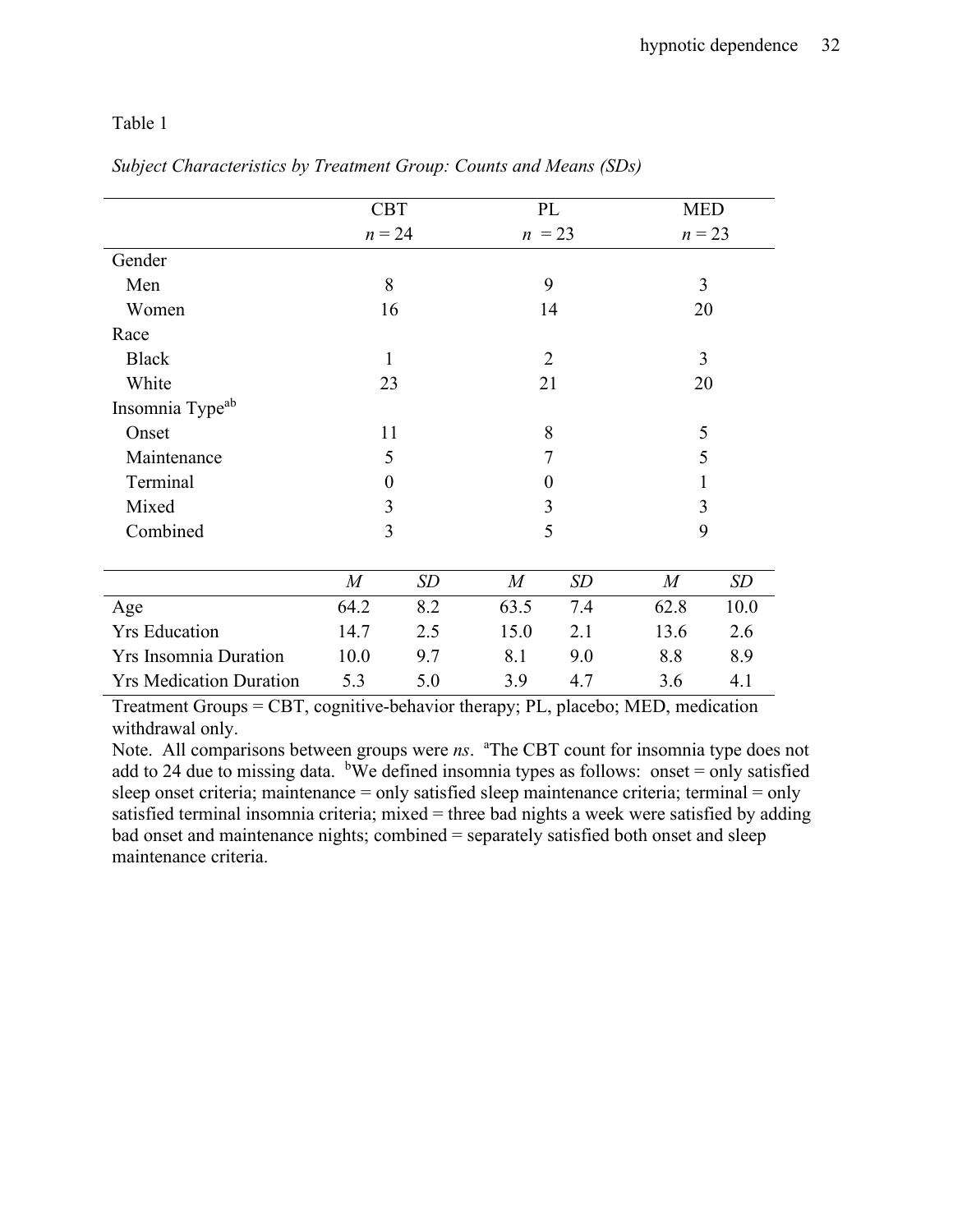|             | <b>Baseline</b>  |      | Posttreatment    |           | 1-yr Follow-up |           |
|-------------|------------------|------|------------------|-----------|----------------|-----------|
|             | $\boldsymbol{M}$ | SD   | $\boldsymbol{M}$ | <b>SD</b> | $\overline{M}$ | <b>SD</b> |
| SOL (min)   |                  |      |                  |           |                |           |
| <b>CBT</b>  | 50.1             | 36.7 | 23.7             | 21.8      | 24.1           | 16.7      |
| PL          | 46.0             | 29.0 | 30.5             | 14.6      | 27.3           | 6.7       |
| <b>MED</b>  | 53.0             | 23.2 | 48.0             | 24.4      | 36.9           | 18.0      |
| WASO (min)  |                  |      |                  |           |                |           |
| <b>CBT</b>  | 61.8             | 62.7 | 30.1             | 18.0      | 30.1           | 19.5      |
| PL          | 47.9             | 28.5 | 42.0             | 31.5      | 32.7           | 12.8      |
| <b>MED</b>  | 69.8             | 64.0 | 62.7             | 82.0      | 48.8           | 80.8      |
| TST (min)   |                  |      |                  |           |                |           |
| <b>CBT</b>  | 347.7            | 73.9 | 398.1            | 63.1      | 421.7          | 61.0      |
| PL          | 365.3            | 64.9 | 407.3            | 63.9      | 400.0          | 35.5      |
| <b>MED</b>  | 344.9            | 99.2 | 358.8            | 104.7     | 389.9          | 101.1     |
| SE(%)       |                  |      |                  |           |                |           |
| <b>CBT</b>  | 71.2             | 15.5 | 85.0             | 7.5       | 85.4           | 8.3       |
| PL          | 74.1             | 8.5  | 80.8             | 12.0      | 81.1           | 5.5       |
| <b>MED</b>  | 69.0             | 15.5 | 72.9             | 16.2      | 77.4           | 18.7      |
| SQ (rating) |                  |      |                  |           |                |           |
| <b>CBT</b>  | 2.73             | 0.63 | 3.37             | 0.70      | 3.50           | 0.55      |
| PL          | 2.89             | 0.69 | 3.33             | 0.68      | 3.36           | 0.51      |
| <b>MED</b>  | 2.61             | 0.89 | 2.81             | 0.95      | 3.19           | 0.83      |

*Sleep Diary Means (SDs) by Treatment Phase*

Treatment Groups = CBT, cognitive-behavior therapy; PL, placebo; MED, medication withdrawal only.

Variables = SOL, sleep onset latency; WASO, wake time after sleep onset; TST, total sleep time; SE, sleep efficiency percent; SQ, sleep quality rating; L-Sleep, light sleep; D-Sleep, deep sleep; REM, rapid eye movement sleep.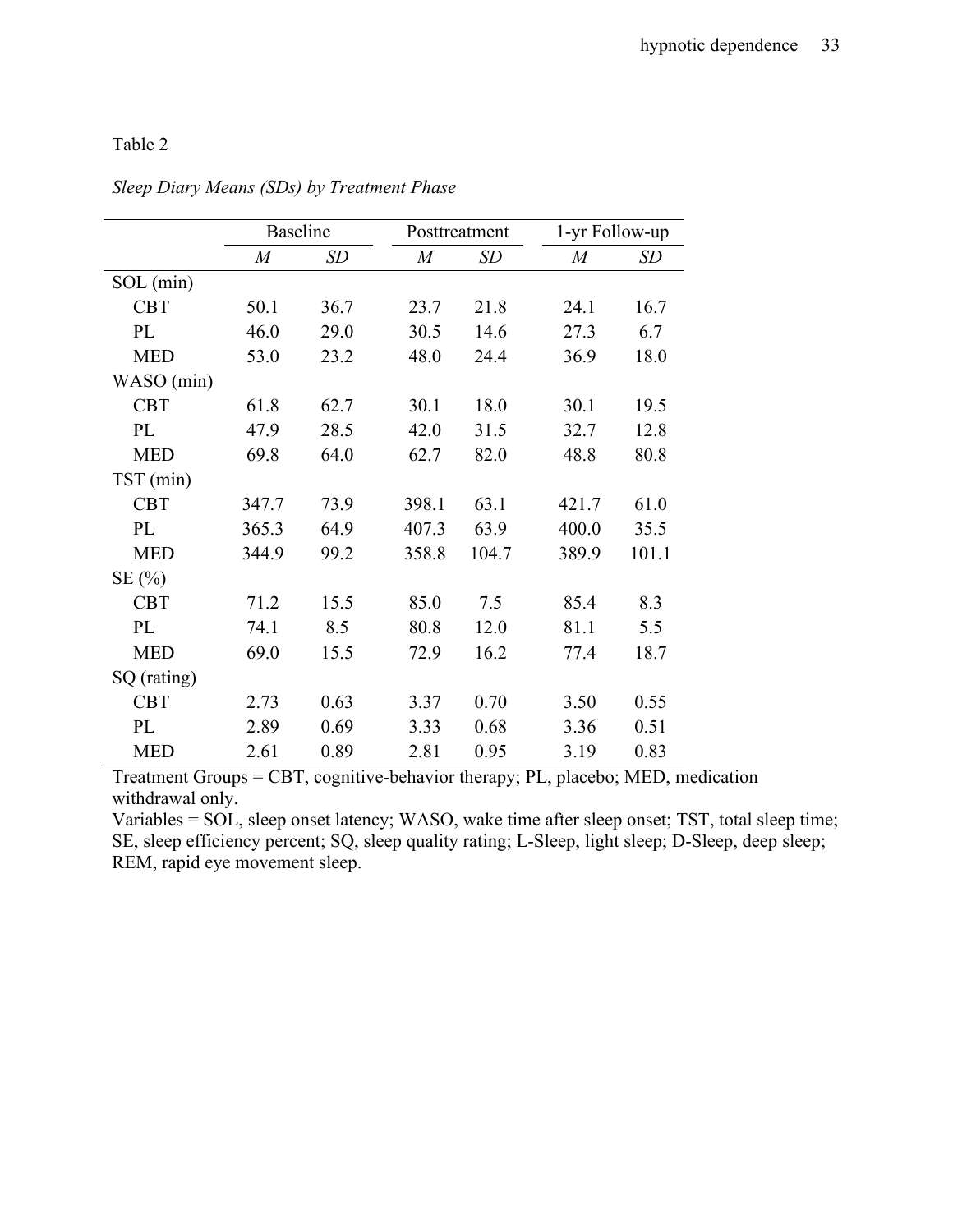|                         | <b>Baseline</b> |      | Posttreatment                |      | 1-yr Follow-up |      |  |  |
|-------------------------|-----------------|------|------------------------------|------|----------------|------|--|--|
|                         | M               | SD   | $\overline{M}$               | SD   | M              | SD   |  |  |
| Sleep Pattern Variables |                 |      |                              |      |                |      |  |  |
| SOL (min)               |                 |      |                              |      |                |      |  |  |
| <b>CBT</b>              | 18.6            | 12.3 | 12.0                         | 6.7  | 18.1           | 15.0 |  |  |
| $\mathbf{PL}$           | 24.2            | 14.3 | 21.1                         | 16.7 | 14.6           | 9.3  |  |  |
| <b>MED</b>              | 16.1            | 9.3  | 25.2                         | 22.1 | 12.7           | 9.9  |  |  |
| WASO (min)              |                 |      |                              |      |                |      |  |  |
| <b>CBT</b>              | 68.2            | 40.9 | 70.0                         | 34.2 | 58.8           | 34.7 |  |  |
| PL                      | 60.1            | 36.2 | 67.4                         | 31.1 | 68.0           | 51.3 |  |  |
| <b>MED</b>              | 61.1            | 33.4 | 79.0                         | 34.9 | 66.7           | 19.3 |  |  |
| TST (min)               |                 |      |                              |      |                |      |  |  |
| <b>CBT</b>              | 375.4           | 63.3 | 342.7                        | 88.5 | 362.2          | 84.5 |  |  |
| PL                      | 399.1           | 64.3 | 391.7                        | 48.8 | 379.5          | 67.4 |  |  |
| <b>MED</b>              | 402.8           | 41.6 | 394.1                        | 48.8 | 449.1          | 41.7 |  |  |
| SE (%)                  |                 |      |                              |      |                |      |  |  |
| <b>CBT</b>              | 79.2            | 9.4  | 75.5                         | 13.8 | 80.0           | 11.2 |  |  |
| <b>PL</b>               | 80.5            | 11.0 | 77.4                         | 9.3  | 80.1           | 12.2 |  |  |
| <b>MED</b>              | 81.8            | 7.1  | 76.8                         | 8.3  | 83.8           | 4.3  |  |  |
|                         |                 |      | Sleep Architecture Variables |      |                |      |  |  |
| L-Sleep (%)             |                 |      |                              |      |                |      |  |  |
| <b>CBT</b>              | 80.6            | 10.3 | 79.3                         | 14.9 | 80.1           | 7.2  |  |  |
| PL                      | 79.9            | 7.5  | 78.0                         | 7.8  | 78.4           | 10.5 |  |  |
| <b>MED</b>              | 78.5            | 7.1  | 76.1                         | 5.2  | 76.3           | 8.4  |  |  |
| D-Sleep $(\% )$         |                 |      |                              |      |                |      |  |  |
| <b>CBT</b>              | 4.6             | 8.4  | 4.1                          | 4.0  | 3.7            | 4.0  |  |  |
| $\mathbf{PL}$           | 2.6             | 3.4  | 4.5                          | 5.1  | 5.6            | 3.9  |  |  |
| <b>MED</b>              | 3.9             | 4.4  | 5.2                          | 4.7  | 5.1            | 4.9  |  |  |
| REM (%)                 |                 |      |                              |      |                |      |  |  |
| <b>CBT</b>              | 14.9            | 7.4  | 17.3                         | 8.4  | 14.4           | 6.6  |  |  |
| PL                      | 19.8            | 6.3  | 18.4                         | 6.9  | 15.3           | 8.3  |  |  |
| <b>MED</b>              | 18.5            | 5.1  | 20.5                         | 5.9  | 17.0           | 5.4  |  |  |

# *Polysomnography Means (SDs) by Treatment Phase*

Treatment Groups = CBT, cognitive-behavior therapy; PL, placebo; MED, medication withdrawal only.

Variables = SOL, sleep onset latency; WASO, wake time after sleep onset; TST, total sleep time; SE, sleep efficiency percent; L-Sleep, light sleep; D-Sleep, deep sleep; REM, rapid eye movement sleep.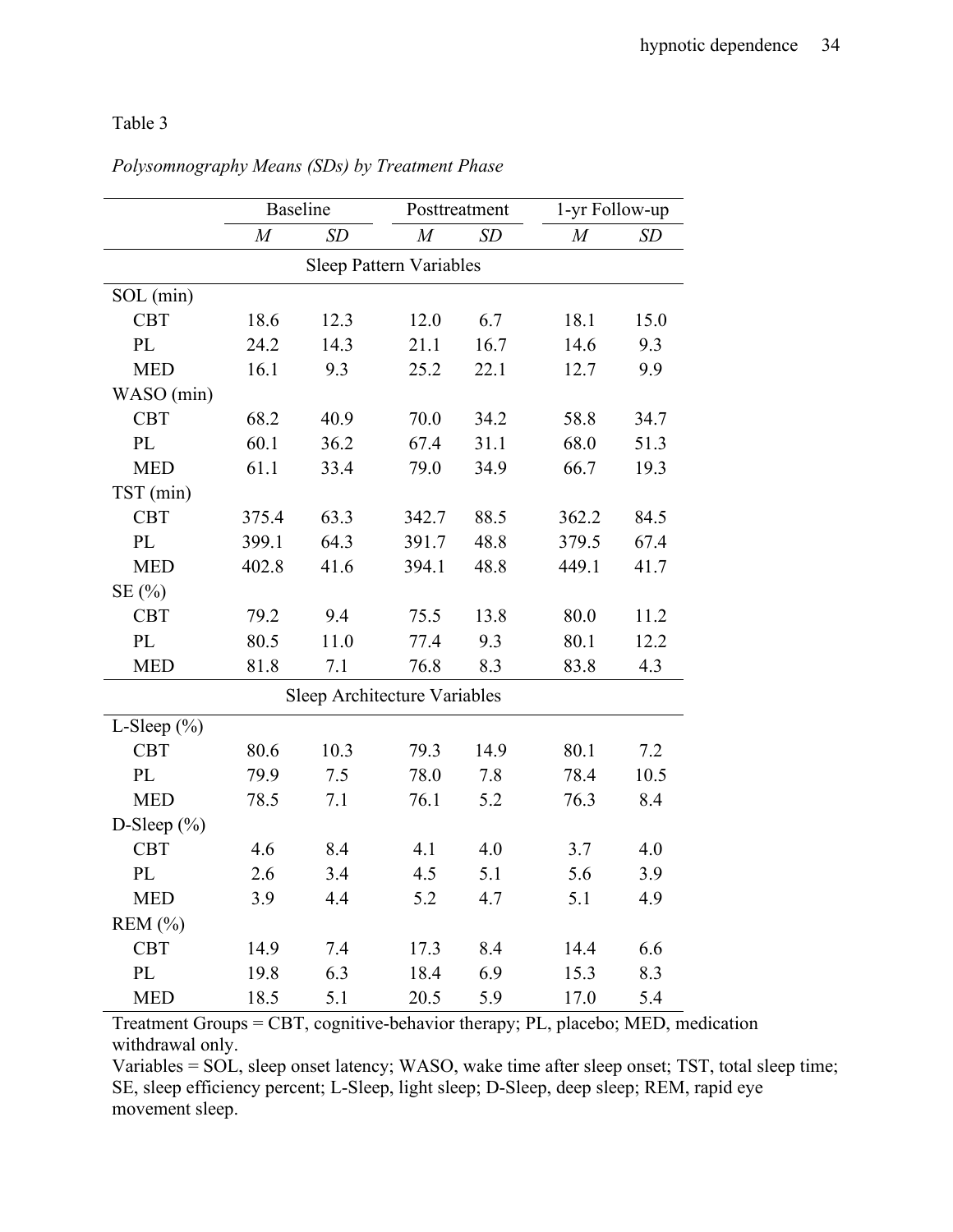|            |     | <b>Baseline</b> |     | Posttreatment | 1-yr Follow-up |     |
|------------|-----|-----------------|-----|---------------|----------------|-----|
|            | M   | SD.             |     | SD            |                | SD  |
| <b>CBT</b> | 2.2 | 1.8             | 0.2 | 0.6           | 0.3            | 0.6 |
| PL         | 3.0 | 3.4             | 0.6 | 1.2           | 1.3            | 2.6 |
| <b>MED</b> | 2.0 | 1.6             | 0.3 | 0.7           | 07             | 14  |

*Medication Consumption Means (SDs) by Treatment Phase*

Treatment Groups = CBT, cognitive-behavior therapy; PL, placebo; MED, medication withdrawal only.

Medication use was measured in units of number of lowest recommended doses, LRDs. Reported values are mean nightly LRD consumption.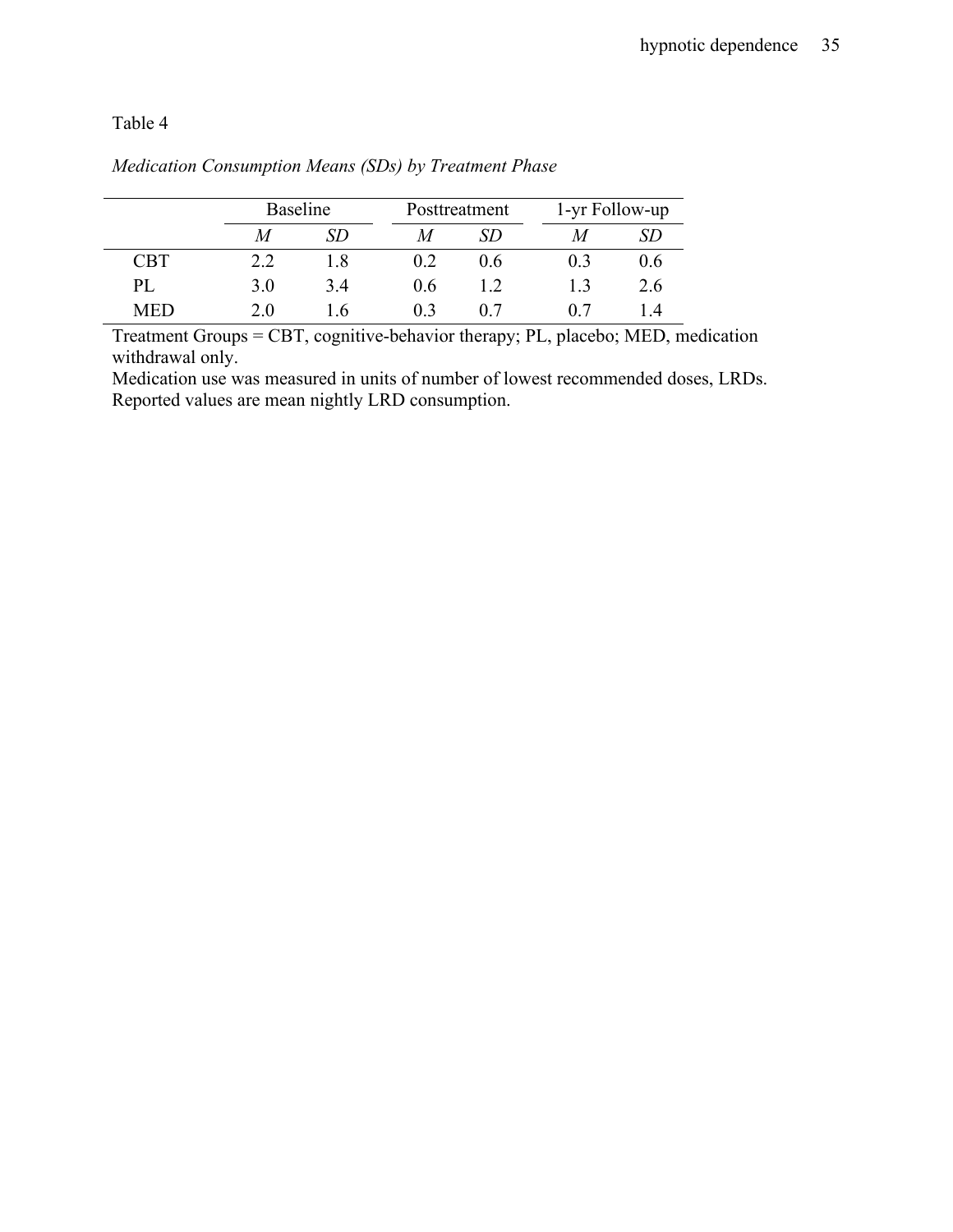|            |                  | <b>Baseline</b> |      | Posttreatment |     | 1-yr Follow-up |  |
|------------|------------------|-----------------|------|---------------|-----|----------------|--|
|            | $\boldsymbol{M}$ | SD              |      |               |     |                |  |
| <b>CBT</b> | 2.6              | 2.0             | 0.04 | 0.2           | 0.2 | 0.5            |  |
| PL         | 3.8              | 3.2             | 0.5  | 1.0           | 0.9 | 2.5            |  |
| <b>MED</b> | 2.0              | 14              | 0.2  | 0.6           | 02  | 0.5            |  |

*Medication Consumption Means (SDs) During PSG Nights*

Treatment Groups = CBT, cognitive-behavior therapy; PL, placebo; MED, medication withdrawal only.

Medication use was measured in units of number of lowest recommended doses, LRDs. Reported values are mean nightly LRD consumption in the sleep lab.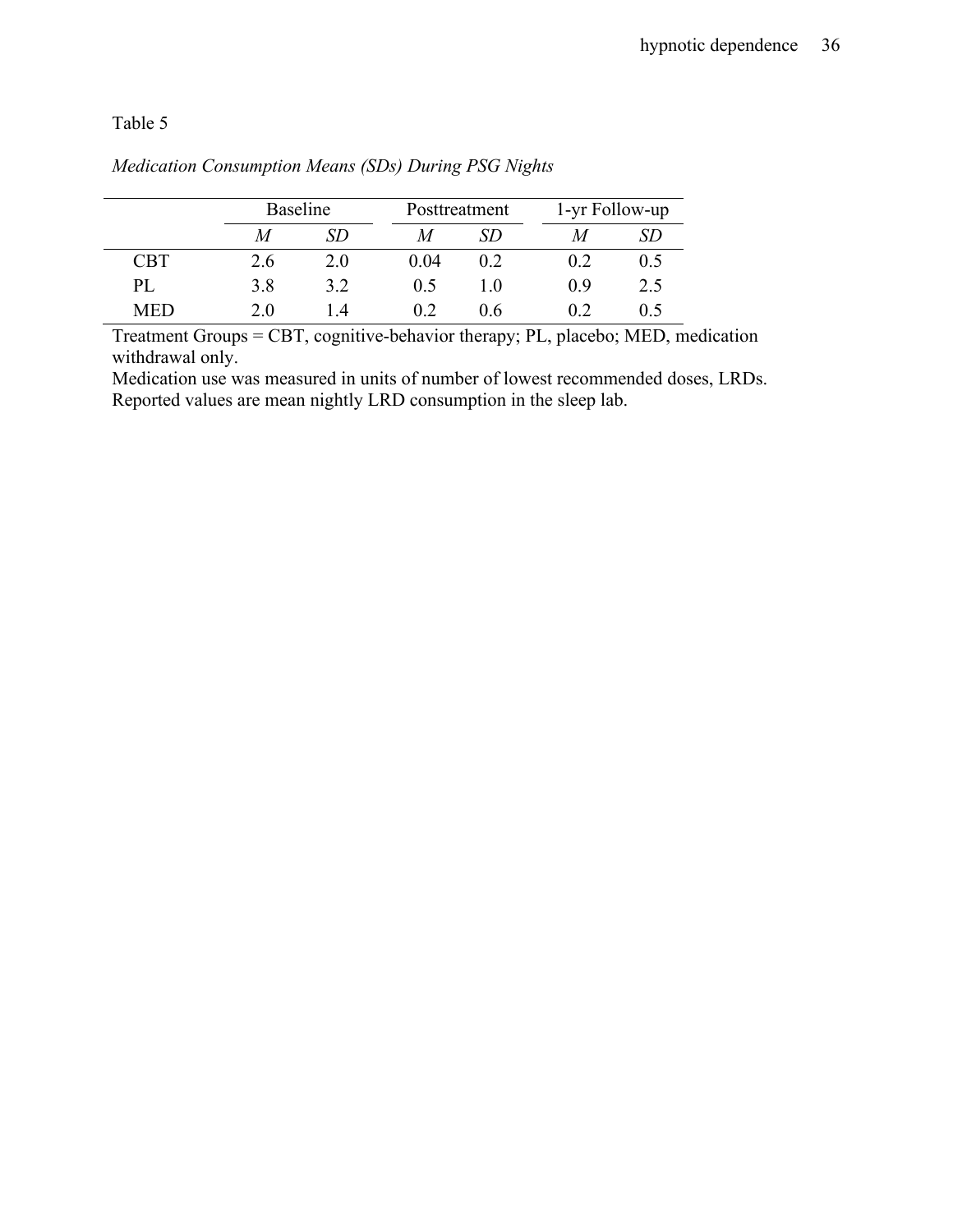|             |                | <b>Baseline</b> |                  | Posttreatment |       | 1-yr Follow-up |  |
|-------------|----------------|-----------------|------------------|---------------|-------|----------------|--|
|             | $\overline{M}$ | SD              | $\boldsymbol{M}$ | SD            | M     | SD             |  |
| <b>GDS</b>  |                |                 |                  |               |       |                |  |
| <b>CBT</b>  | 6.8            | 4.0             | 6.0              | 5.0           | 4.6   | 3.2            |  |
| PL          | 6.1            | 4.2             | 5.1              | 6.5           | 5.9   | 5.9            |  |
| <b>MED</b>  | 8.0            | 6.4             | 5.2              | 4.9           | 6.4   | 4.5s           |  |
| <b>STAI</b> |                |                 |                  |               |       |                |  |
| <b>CBT</b>  | 37.4           | 6.3             | 34.9             | 9.4           | 31.9  | 7.8            |  |
| PL          | 35.8           | 7.8             | 31.2             | 12.6          | 32.9  | 7.4            |  |
| <b>MED</b>  | 37.6           | 11.9            | 34.9             | 12.4          | 34.7  | 7.7            |  |
| BWSQ2       |                |                 |                  |               |       |                |  |
| <b>CBT</b>  | 4.0            | 3.8             | 2.9              | 2.5           | 2.2   | 2.5            |  |
| PL          | 2.8            | 2.3             | 2.0              | 2.5           | 3.3   | 3.2            |  |
| <b>MED</b>  | 5.2            | 4.3             | 3.4              | 5.0           | 3.1   | 3.4            |  |
| <b>IIS</b>  |                |                 |                  |               |       |                |  |
| <b>CBT</b>  | 120.9          | 13.8            | 102.9            | 25.0          | 101.0 | 18.8           |  |
| PL          | 110.1          | 24.3            | 98.3             | 30.6          | 104.1 | 23.1           |  |
| <b>MED</b>  | 129.9          | 24.8            | 113.5            | 27.7          | 112.7 | 40.0           |  |
| <b>FSS</b>  |                |                 |                  |               |       |                |  |
| <b>CBT</b>  | 4.3            | 1.2             | 3.8              | 1.1           | 3.7   | 1.6            |  |
| PL          | 4.1            | 1.2             | 3.3              | 1.1           | 3.3   | 1.1            |  |
| <b>MED</b>  | 5.1            | 1.4             | 4.3              | 1.7           | 4.2   | 1.6            |  |
| <b>ESS</b>  |                |                 |                  |               |       |                |  |
| <b>CBT</b>  | 7.5            | 5.2             | 6.7              | 5.3           | 5.7   | 3.3            |  |
| PL          | 6.8            | 4.6             | 6.4              | 4.7           | 7.0   | 3.7            |  |
| <b>MED</b>  | 5.4            | 5.0             | 4.2              | 3.1           | 4.5   | 4.2            |  |

*Daytime Functioning Means (SDs) by Treatment Phase*

Treatment Groups = CBT, cognitive-behavior therapy; PL, placebo; MED, medication withdrawal only.

Variables = GDS, Geriatric Depression Scale; STAI, State-Trait Anxiety Inventory, Trait-Form Y; BWSQ2, Benzodiazepine Withdrawal Symptom Questionnaire, form 2; IIS, Insomnia Impact Scale; FSS, Fatigue Severity Scale; ESS, Epworth Sleepiness Scale.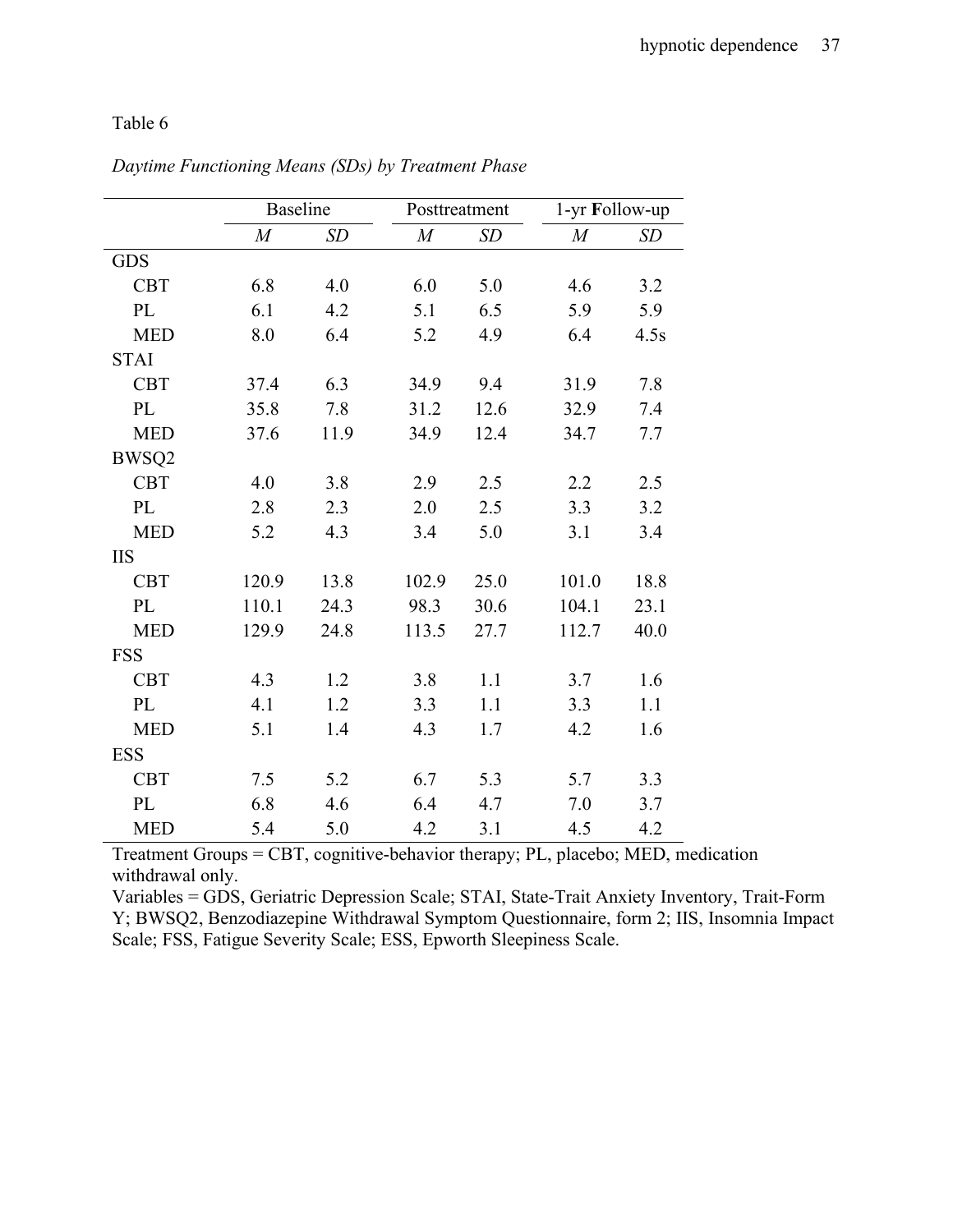

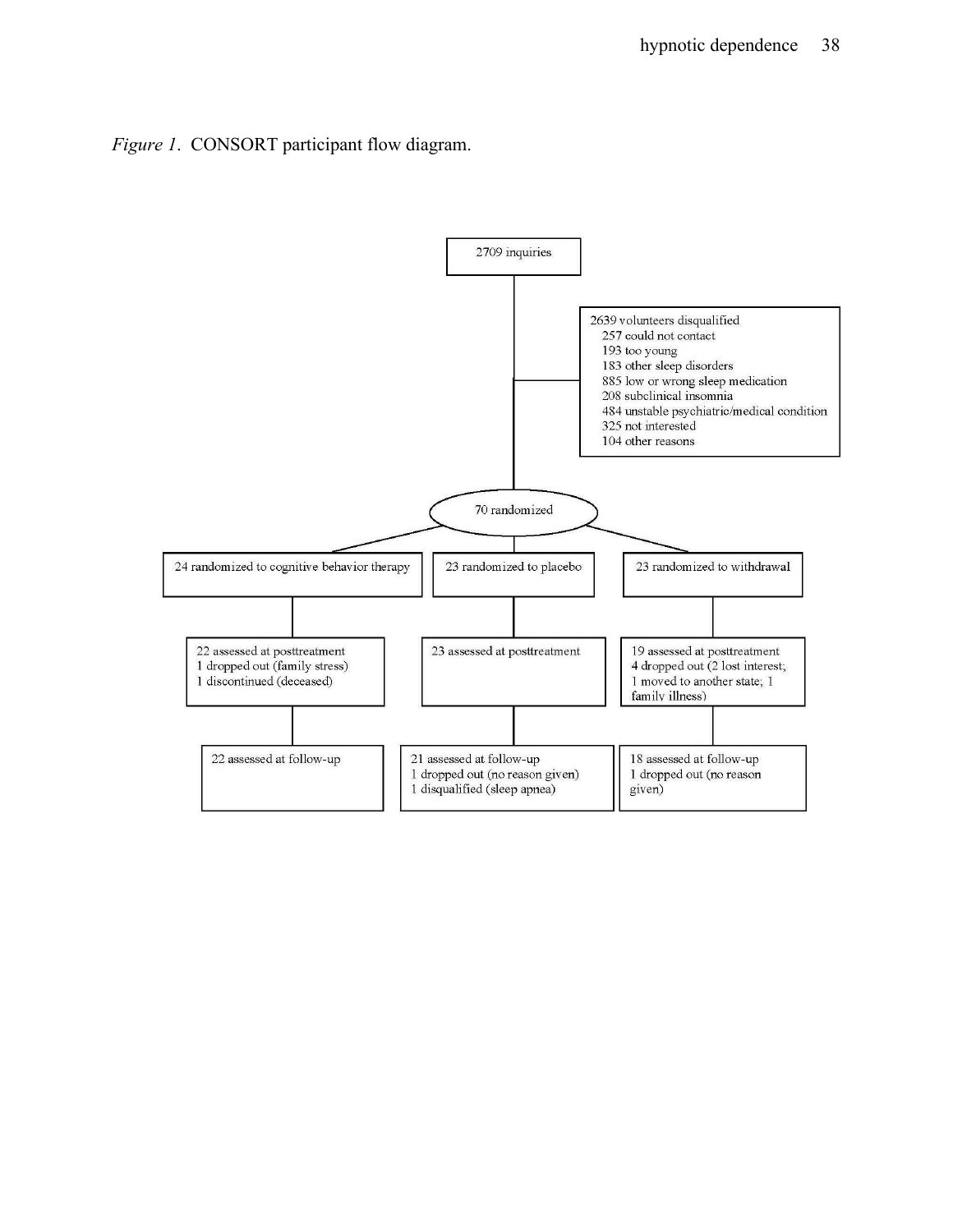*Figure 2*. Sleep diary sleep onset latency changes by phase and treatment condition.